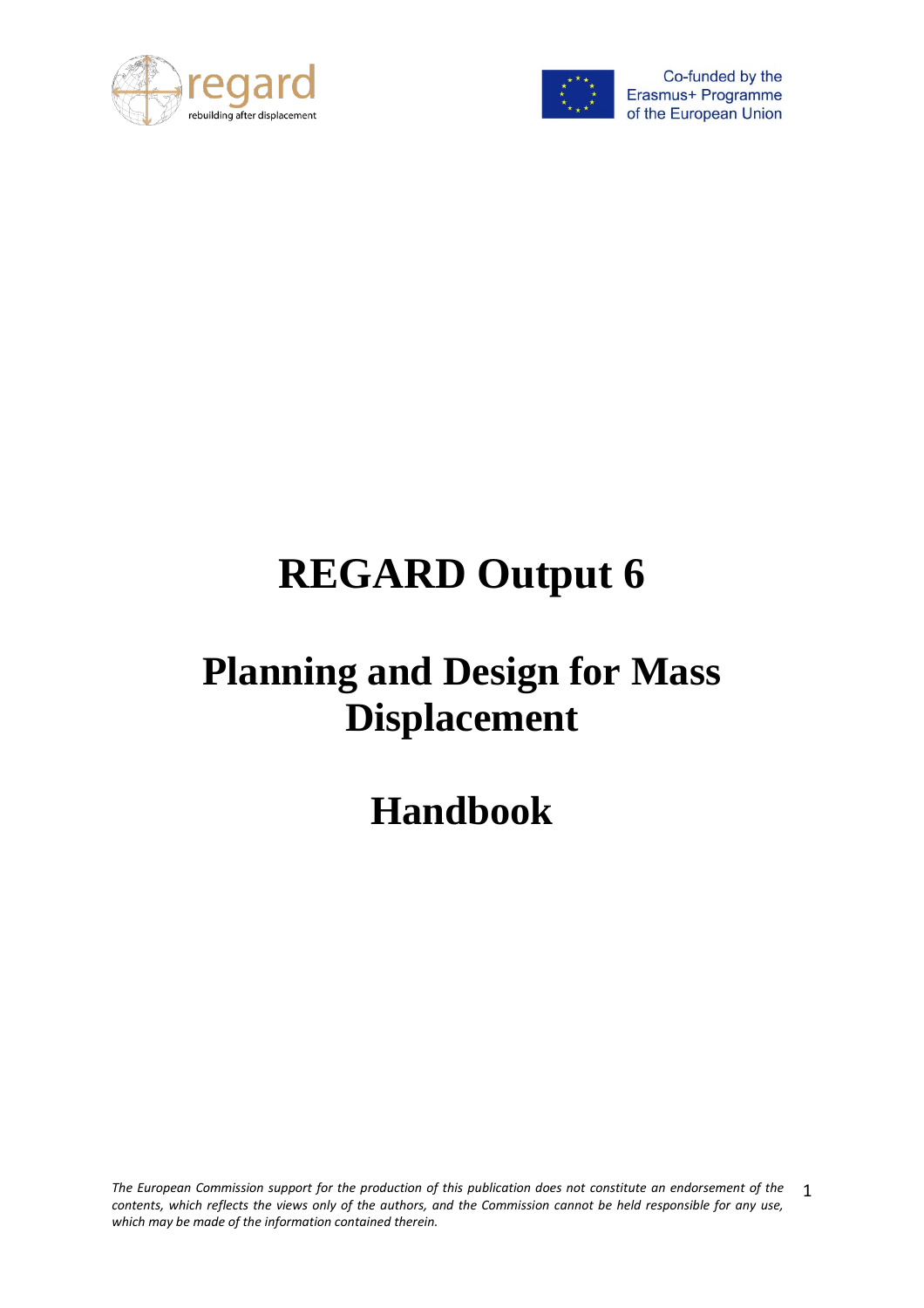



# <span id="page-1-0"></span>**1) Project Introduction**

REGARD (REbuildinGAfteR Displacement), is co-funded by an EU Erasmus+ programme grant, will run for three years and is led by the University of Huddersfield's Global Disaster Resilience Centre, based in the UK. They are joined by a consortium of five higher education institutions from four countries in Europe and Asia. This three-year research initiative aims to develop competencies in rebuilding communities following a disaster and conflict induced mass displacements from the perspective of the built environment (BE).

In achieving this aim, the following objectives have been set out.

- To identify the needs of the communities following a disaster and conflict induced mass displacements in the perspective of built environment
- To investigate the role of the built environment in enhancing social cohesion between host and displaced communities
- To explore the knowledge, skills and competencies required by the built environment professionals to address the needs of the host and displaced communities
- To develop, test and implement an innovative series of training courses in catering the needs of the host and displaced communities
- To develop associated curricula and resources for teachers and learners
- To introduce new uses of ICT in education by formulating technology-enhanced learning environments and materials to facilitate teaching and learning
- To propose policy recommendations to BE professional bodies in upgrading the professional competencies to address the needs of the host and displaced communities

Accordingly, the project will address the needs of the host and displaced communities following a disaster and conflict induced mass displacements and facilitate successful resettlement. In enabling this, project will address the knowledge gaps of BE professionals and help to improve their competencies. The project also informs policy recommendations to BE professional bodies in upgrading the professional competencies to address the needs of the host and displaced communities. In doing so, the project seeks to develop a number of outputs, organise a number of multiplier events and training activities in rebuilding communities following a disaster and conflict induced mass displacements. Partner countries:

- University of Huddersfield, UK Lead University
- Lund University, Sweden
- Tallinn University of Technology, Estonia
- University of Central Lancashire, UK
- University of Colombo, Sri Lanka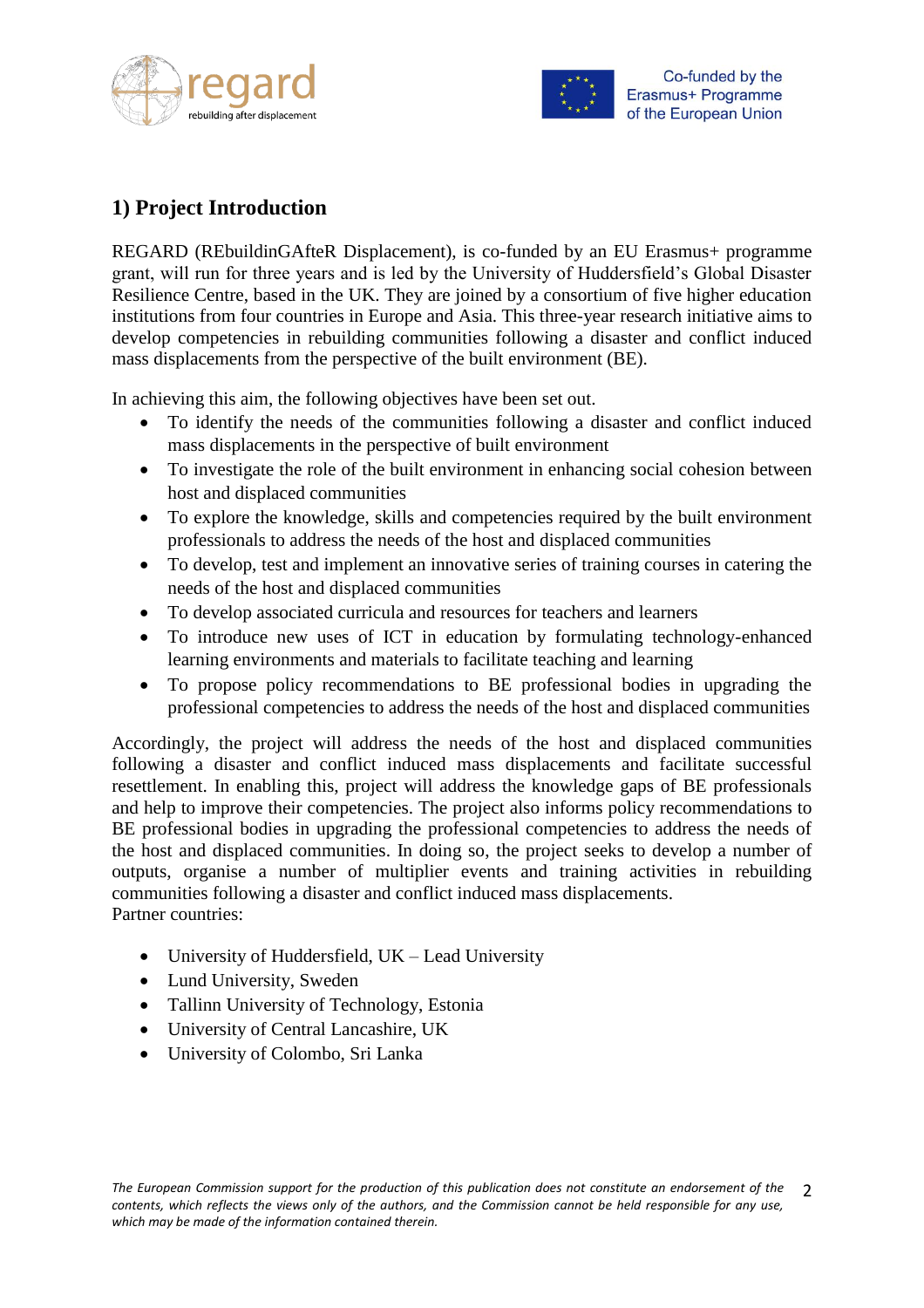



# <span id="page-2-0"></span>**2) Content List**

| 4.1) How Planning and Design can alleviate Mass Displacement Challenges 8 |  |
|---------------------------------------------------------------------------|--|
| 4.1.1                                                                     |  |
| 4.1.2                                                                     |  |
| 4.1.3                                                                     |  |
|                                                                           |  |
|                                                                           |  |
|                                                                           |  |
|                                                                           |  |
|                                                                           |  |
|                                                                           |  |
|                                                                           |  |
| 4.3.1                                                                     |  |
| 4.3.2                                                                     |  |
| 4.3.3                                                                     |  |
| 4.3.4                                                                     |  |
| 4.3.5                                                                     |  |
|                                                                           |  |
|                                                                           |  |
|                                                                           |  |
|                                                                           |  |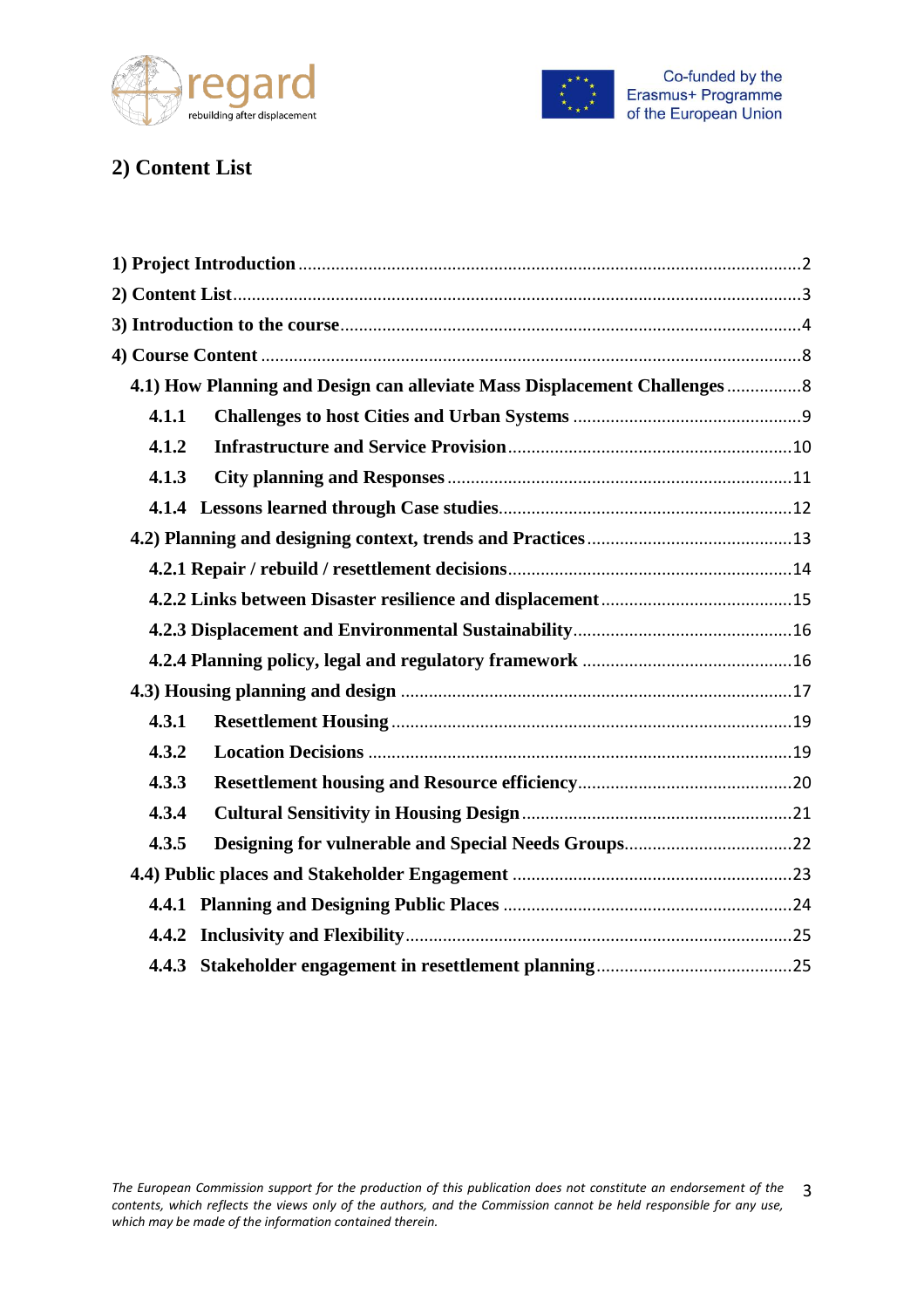



## <span id="page-3-0"></span>**3) Introduction to the course**

#### **3.1 Course title: Planning and Design for Mass Displacement**

- **3.2 Level:** Continuous Professional Development
- **3.3 Number of Credits:** N/A

#### **3.4 Duration (number of semesters):** 4 Weeks

- **3.5 Study hours:** 10 Hours
- **3.7 Planned start:** Available Online
- **3.8 Lead development /coordinating university:** University of Huddersfield, UK

**3.9 Study programme / specialty:** Rebuilding after displacement / Built Environment specialisation in specific area of course

#### **3.10 Prerequisite courses:**

- Introduction to Mass Displacement
- Mass Displacement and the Built Environment

**3.11 Complementary (subsequent) courses:** None / continuous professional development opportunities

#### **3.12 Course objectives:**

• To explain how planning and design interventions can mitigate mass displacement impacts the Built Environment and enhance integration and social cohesion.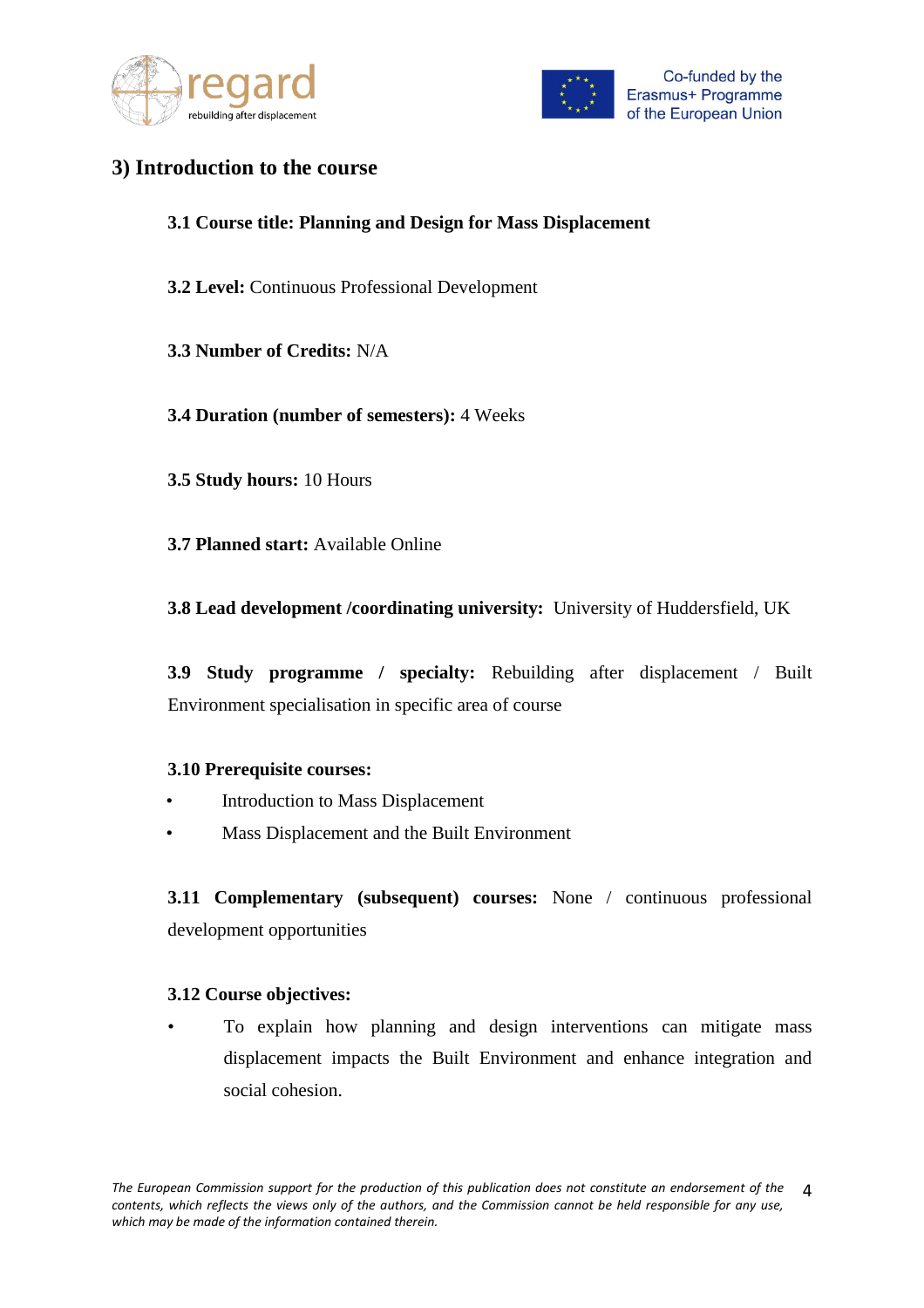



- To introduce the terminology, policy and legal frameworks relating to mass displacement with specific reference to planning and design of the Built Environment.
- To introduce best practices in relation to planning and design of the Built Environment interventions (including with respect to disaster resilience, environmental sustainability, social cohesion, etc.)
- To prepare students for occupation-specific roles in the context of mass displacement.

#### **3.13 Key learning outcomes:**

Having successfully completed the course, the student is able to:

- Understand how planning and design decisions affect mass displacement impacts on the Built Environment and enhance / constrain integration and social cohesion.
- Communicate and discuss issues using appropriate terminology relating to mass displacement with specific reference to planning and design of the Built Environment.
- Understand the policy and legal frameworks that apply to mass displacement with specific reference to planning and design of the Built Environment.
- Analyse a mass displacement scenario and anticipate Built Environment-related problems / issues and recommend planning and design solutions to them.

#### **3.14 How the outcomes will be achieved**

A series of lectures introduce principles, terminology, typologies and relevant frameworks to aid overall understanding of the planning and design for mass displacement context. A wide variety of case studies are presented encompassing different mass displacement contexts and geographic regions to stimulate a richer and more detailed exploration of the subject matter. Various media and modes of presentation are employed to encourage student interest and motivation to learn more.

Assignments are designed to challenge students to consider issues and discuss them in light of their own experience and knowledge. In this way they explore what they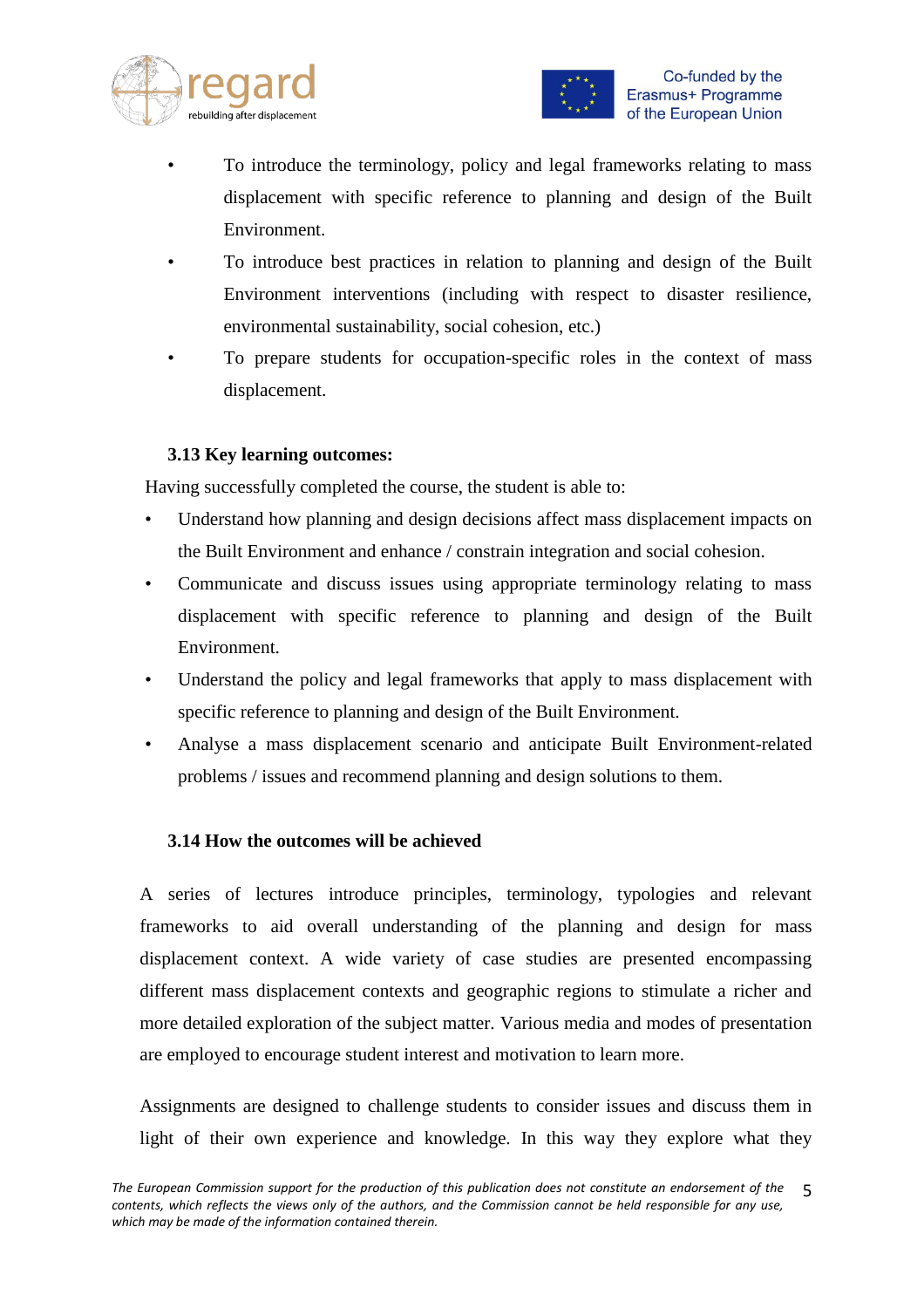



themselves know about the subject and build upon that - along the lines of problem-based learning. The course is presented as a Massive Open Online Course (MOOC) where the pace of learning is determined by the students themselves according to their own possibilities and preferences.

#### **3.15 Course content**

| <b>Topics</b> |                                             | <b>Sub-topics</b>                                                                                                                  |  |  |
|---------------|---------------------------------------------|------------------------------------------------------------------------------------------------------------------------------------|--|--|
| 1.            | How planning and design can alleviate mass  | 1.1 Challenges to host Cities and Urban systems                                                                                    |  |  |
|               | displacement challenges                     | 1.2 Infrastructure and Service provision                                                                                           |  |  |
|               |                                             | 1.3 City planning and responses                                                                                                    |  |  |
|               |                                             | 1.4 Lessons learned through Case studies                                                                                           |  |  |
|               |                                             |                                                                                                                                    |  |  |
|               | Planning and designing context, trends and  | 2.1 Repair / rebuild / resettlement decisions                                                                                      |  |  |
|               | Practices                                   | 2.2 Links between Disaster resilience and<br>displacement                                                                          |  |  |
|               |                                             | 2.3 Displacement and Environmental sustainability                                                                                  |  |  |
|               |                                             | 2.4 Planning policy, legal and regulatory framework                                                                                |  |  |
| 3.            | Housing planning and design                 | 3.1 Resettlement housing<br>3.2 Location decisions<br>3.3 Resettlement housing and Resource efficiency                             |  |  |
|               |                                             | 3.4 Cultural sensitivity in housing design                                                                                         |  |  |
|               |                                             | 3.5 Designing for vulnerable and special needs groups                                                                              |  |  |
|               | 4. Public places and Stakeholder Engagement | 4.1 Planning and designing public places<br>4.2 Inclusivity and Flexibility<br>4.3 Stakeholder engagement in resettlement planning |  |  |

#### **3.16 Trainers**



**Dr Chathuranganee jayakody** *Urban Planner* |*Urban Designer* | *Teaching Assistant* | *Researcher* Global Disaster Resilience Researcher, University of Huddersfield, UK

*The European Commission support for the production of this publication does not constitute an endorsement of the contents, which reflects the views only of the authors, and the Commission cannot be held responsible for any use, which may be made of the information contained therein.* 6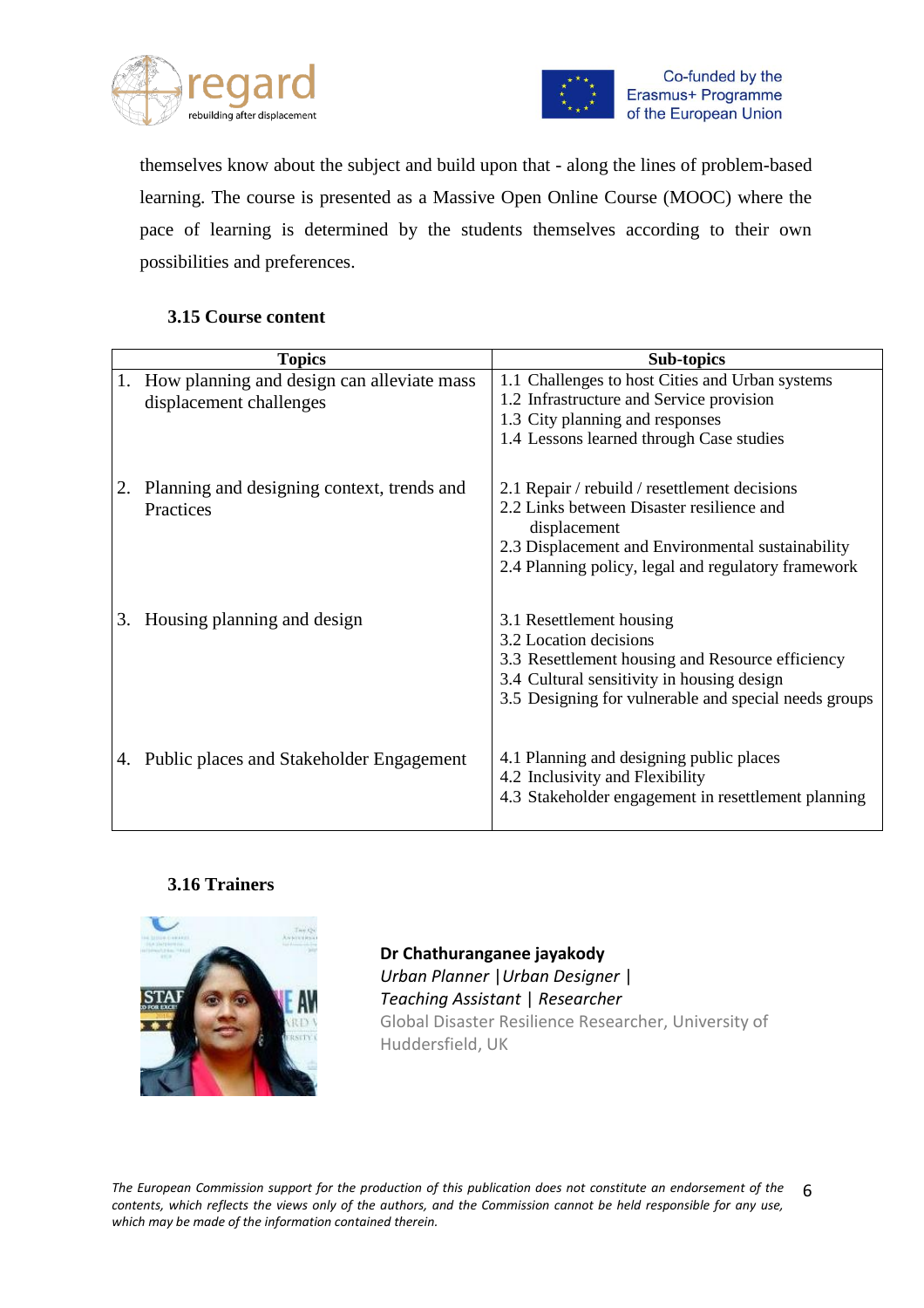





**Ms Lilian Nwanyisonde Smart**  *International Relations Professional | Teaching Assistant | Research Assistant* Global Disaster Resilience Researcher, University of Huddersfield, UK



**Dr Chamindi Malalgoda** *Senior Lecturer*| *Quantity Surveyor* | *Senior Researcher* Global Disaster Resilience Researcher, University of Huddersfield, UK



**Prof Dilanthi Amaratunga** *Professor of Disaster Risk Management Co-Director of the Global Disaster Resilience Centre* Global Disaster Resilience Researcher, University of Huddersfield, UK



**Prof Richard Haigh** *Professor of Disaster Risk Management Co-Director of the Global Disaster Resilience Centre* Global Disaster Resilience Researcher, University of Huddersfield, UK

*The European Commission support for the production of this publication does not constitute an endorsement of the contents, which reflects the views only of the authors, and the Commission cannot be held responsible for any use, which may be made of the information contained therein.* 7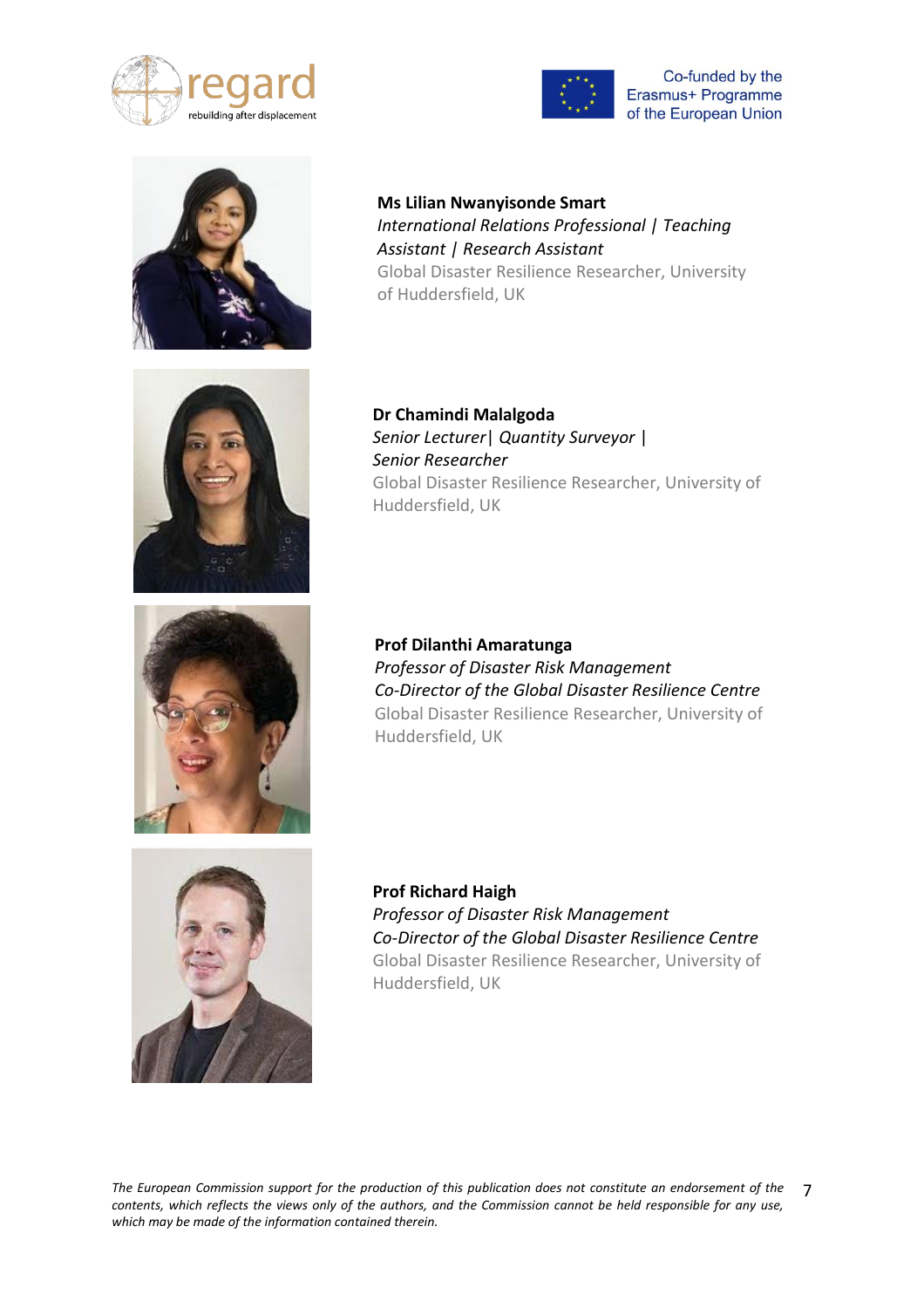



# <span id="page-7-0"></span>**4) Course Content**

## <span id="page-7-1"></span>**4.1) How Planning and Design can alleviate Mass Displacement Challenges**

Displacement disrupts people's life in different ways by affecting to their access to basic services and facilities, houses, socio-cultural status, employment and livelihood. In macro scale, mass displacement despite whether it is internal or cross-border, challenges the countries' and regions' physical, social, economic and environmental setting with its effect on the housing and infrastructure need, demand for sources of livelihood and changes to the social structure, pattern and culture. In the global context, Displaced communities have also been a reason for the rapid urbanization the world has experienced during the past years (Kirbyshire, Wilkinson, Masson, & Batra, 2017) and it is highlighted that a major proportion of the displaced communities mobilize to urban areas amounting to a percentage of 60% in total by 2015 (UNHCR, 2016). In the year 2017, over 60 per cent of the world's 19.5 million refugees and 80 percent of 34 million IDPs live in urban environments (UNHCR, 2017). However, these displaced communities face multiple challenges such as deterioration of livelihoods, food insecurities and increased poverty (UNAIDS, 2014). Especially, when large proportion of displaced population arrive to the cities with already weak infrastructure system, inadequate services and affordable housing.

If these challenges are seen through the lens of the system approach, mass displacement itself challenges the whole urban system and the sub-systems including socio cultural system, housing, energy, drainage, water and economic systems. Large influx of refugees increases the demand for services (health, education, banking, government services, etc.) and facilities (transport, energy, and waste management, etc.), seek for new employment and may create either social tension or harmony, if it is not managed appropriately. In both macro and micro scales, built environment professionals including planners, designers, engineers, surveyors and architects have a major role to play when managing these multiple issues. For instance, across cities, a diverse range of factors are important for the integration of new arrivals and wider local cohesion including meeting the needs of both existing and new residents; Education and knowledge integration; Shared (physical and virtual) spaces across the city; community-based policing; opportunities for cultural exchange; and workforce integration (ARUP, 2021). Changes in patterns of human mobility, including increases in mass displacement into urban centres, may also strengthen capacities in ways that are not well understood; for example, by bringing new skills and knowledge of dealing with climate change risk. Today, more proactive responses are needed to integrate those driven out of their homes by disasters and conflict and into urban areas (Kirbyshire, Wilkinson, Masson, & Batra, 2017). Likewise, there are positive factors of mass displacement which need to be harnessed through the planning and designing strategies.

Referring to the global context case studies, this session answers to the question 'How planning and design can alleviate these mass displacement challenges?'. Firstly, the session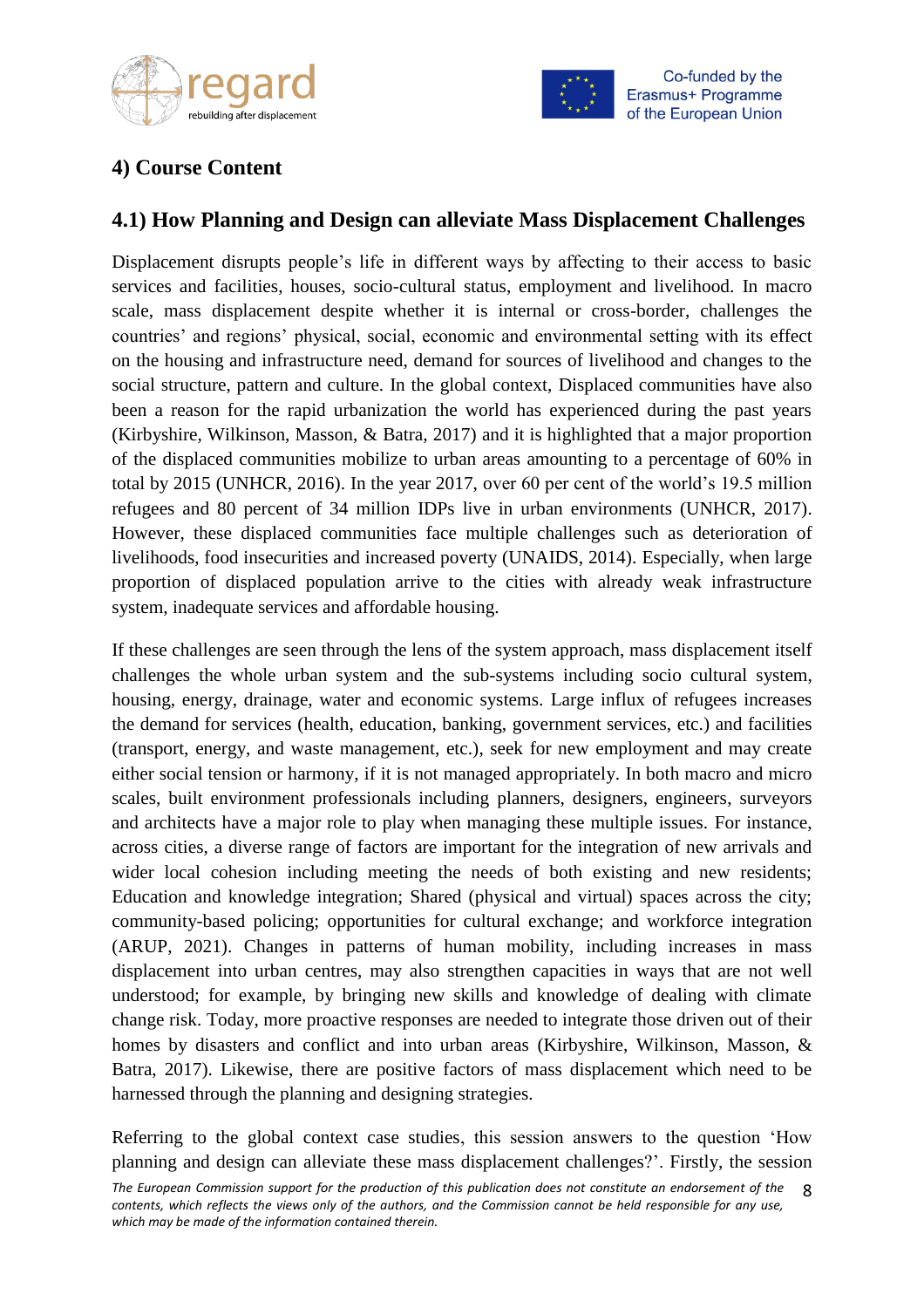



explores the challenges that host cities and urban systems face due to the mass displacement. Secondly, the session is focused on planning and designing responses to these challenges. Planning and design considerations for vulnerable and special needs groups. How do cities ensure the provision of infrastructure and service, provision of livelihood and social cohesion between displaced and host. To improve the student understanding and to give the realistic picture of the issues and challenges, these challenges and planning and design responses will be examined with the use of lessons learned through global context case studies.

#### <span id="page-8-0"></span>**4.1.1 Challenges to host Cities and Urban Systems**

Forced displacement in the urban centres caused by such factors as violent conflicts and disasters constitutes significant challenges to both the host cities and urban systems. Though it was noted that there has been hotly debated question in policy, political and media circles of whether forced displacement is beneficial or challenging to host communities (Verme, Paolo; Schuettler, Kirsten, 2019). Though there may be opportunities of forced displacement to the host communities, it is important to note that displacement can cause challenges to the host cities and urban systems in various ways. It was noted that displacement creates such challenges as lack of employment and livelihoods, housing and tenure security, basic services, and infrastructure (UNHCR, 2016). As put forward by Natasha (2019), displacement causes tensions between refugees and their host and the tension can arise when displaced people are perceived as competing with the host community for valuable resources such as land, water, and fuel. Agreeing to the tension challenge, Kirbyshire, Wilkinson, Le Masson & Batra  $(2017)$  state that the challenges for the host communities includes local tensions as they perceive preferential services will be granted to new arrivals. Further to this, the report from the Global Protracted displacement, ODI case studies (2015) shows that it is characteristic for the host communities to stereotype the displaced as lazy people who are prone to criminality.

These tensions and perception of the displaced as lazy and prone to criminality are basically part of the challenges and can lead to emotional trauma. No wonder the report from the UNHCR states that one of the most challenges of displacement to both the displaced individuals and hosts are trauma and deprivation (UNHCR (2016). According to Verme et al., (2019) the challenges of displacement to host communities are exacerbated by the increased vulnerabilities of the host communities and the urban system as most of these host communities and urban systems lacks the desired resilient infrastructural facilities to enable them to accommodate the teeming mass population of the displaced. They further state that a forced displacement crisis typically results in two types of shocks namely, population shock with a sudden increase in population triggered by an inflow in a particular geographical area and an expenditure shock determined by the increased financial flows that a forced displacement crisis may attract. The population shock and expensive shocks are important shocks that are worthy of note in this study materials.

*The European Commission support for the production of this publication does not constitute an endorsement of the contents, which reflects the views only of the authors, and the Commission cannot be held responsible for any use, which may be made of the information contained therein.* 9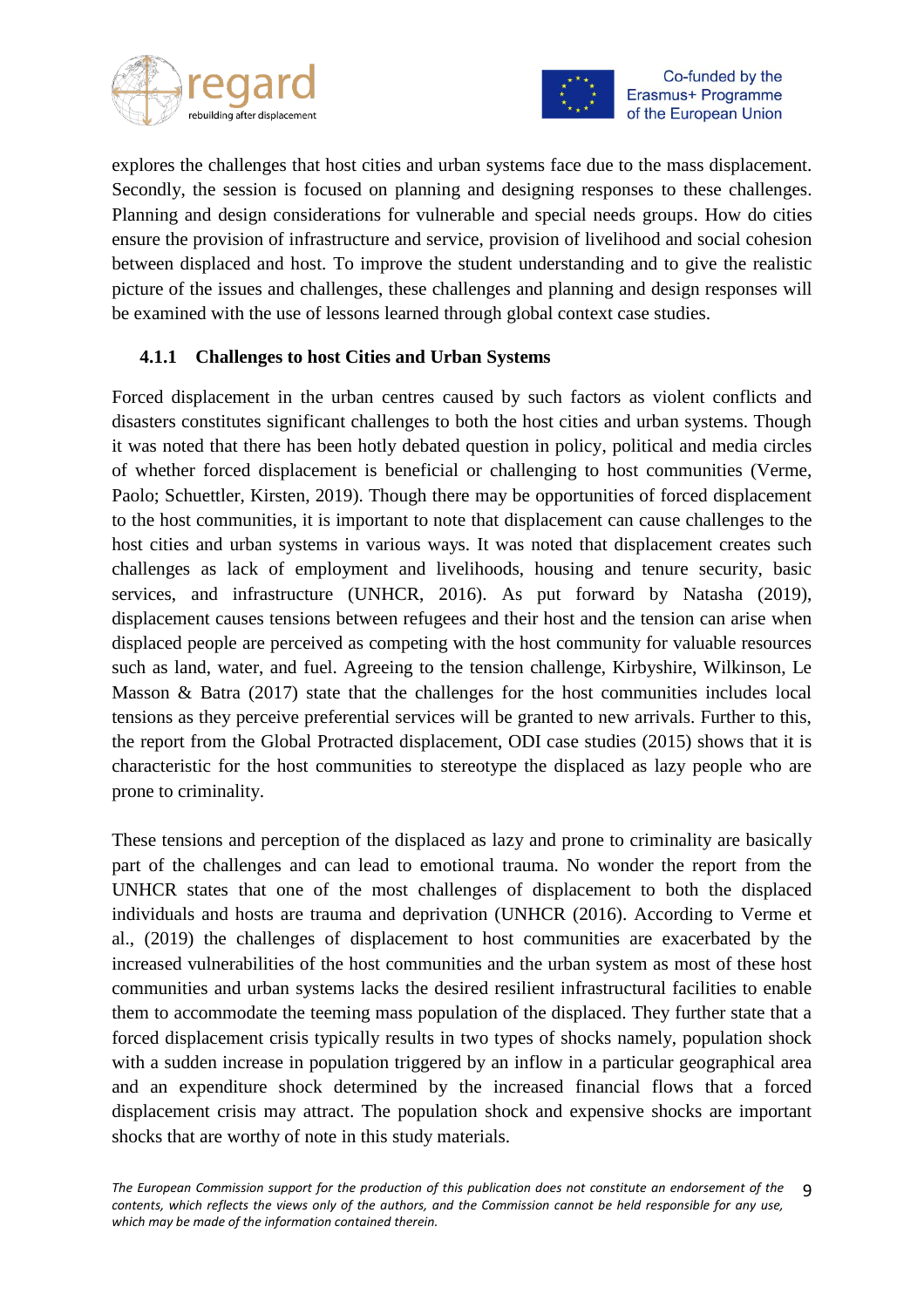



Other enlisted challenges includes language barriers; unfamiliarity with how to access essential services; the loss of land and access to natural resources; loss of jobs and sources of livelihoods; reduced access to markets; homelessness; severe impoverishment; food insecurity; increased morbidity; dislocation from social networks; community unrest and protests; conflicts; violence; serious security issues and the rising protection needs; the increasing human rights abuse; and the increased vulnerabilities (Kirbyshire et al., 2017; The European Bank for Reconstruction and Development, N.D and UNHCR, 2016). Indeed, the lists of the challenges of displacement to the host cities and urban systems can be inexhaustible. It is a call to action to all the built environment professionals to adopt a more detailed action towards addressing these challenges.

#### <span id="page-9-0"></span>**4.1.2 Infrastructure and Service Provision**

The importance of the provision of adequate infrastructure and services for the displaced cannot be over emphasised. This is because displacement mounts significant pressure on these infrastructural services and the built environment. Moreover, the built environment plays a significant role in the reduction of vulnerability of disasters and displacement through the creation of resilience. According to Haigh and Amaratunga (2011), the built environment can create resilience via the basic roles of constructing, developing, stimulating, facilitating, protecting, and nurturing the environment. With these roles, the built environment professionals can provide the infrastructure geared towards enhancing the resilience of communities. Understanding what constitutes a better built infrastructure and services is as important as creating such services. Earle  $\&$  Goh (2020) affirm that the built environment is critical to international development and to the achievement of Sustainable Development Goals. As a result of this, countries that are targeting to achieve sustainable development should also understand the importance of the built environment bearing in mind that there is an increasing urban population as well as population in flow of the displaced into the cities. For instance, projection has it that by 2050, an estimated 68% of the world's population will live in towns and cities with majority residing in small and medium-sized urban centres approximately half of which are not yet built (Earle & Goh, 2020).

Against this backdrop, the built environment professionals have a role to play towards planning and preparing for this upsurge of urban population. While planning and preparation is what is expected of the built environment professionals, it is shocking to know that this may not be so. For instance, it is noted that despite the fact that forced displacement mounts significant pressure on the built environment, it is quite striking that governments are sometimes unwilling to make or authorize long-term investments such as energy infrastructure in areas where displaced populations are located (Natasha, 2019). This according to Natasha is because no government wants to be seen to work in favour of the displaced populations over their own nationals (Natasha, 2019). This sounds discriminatory and should be revisited with strategic planning.

*The European Commission support for the production of this publication does not constitute an endorsement of the*  10 *contents, which reflects the views only of the authors, and the Commission cannot be held responsible for any use, which may be made of the information contained therein.*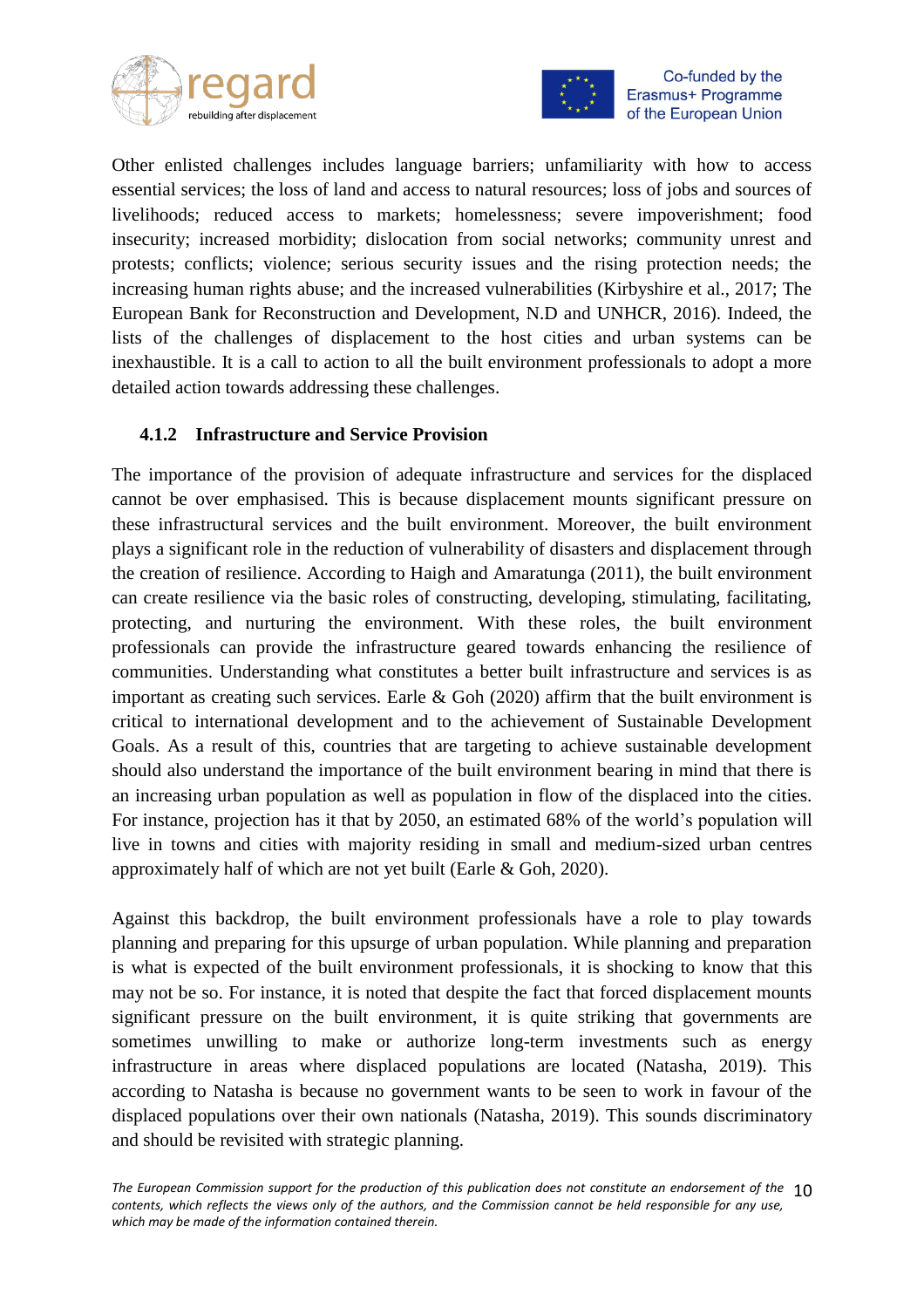



#### <span id="page-10-0"></span>**4.1.3 City planning and Responses**

One of the best ways to reduce the challenges of displacement is through effective city planning and responses. UN-Habitat (2020) notes that planning is an essential development tool. According to Royal Town Planning Institutes (RTPI) (2021), planning has a proven role in particularly disaster preparedness to deliver climate change measures, manage urban expansion and lessen the risk of displacement. The implication is that effective planning which also includes pertinent design is important to mitigate the risk of displacement caused by various humanitarian crises. Writing about city planning, the UN-Habitat (2020) report confirms that planning helps to dig deeper into the role that urban planning plays in developing holistic responses. Most importantly, the report demonstrates that planning helps to address the following: density, land use, streets, and public spaces; create a legal plan that contains the rules of land subdivision and land occupation, as well as the regulatory frameworks governing planned urbanization (UN-Habitat, 2020). The Design Council Document Review (2000) confirms that the planning system supports good design everywhere not just in conservation areas and other attractive places. This suggests that both planning, responses and good environmental designs are important measures that can help to reduce the risks associated with forced displacement.

It is worthy of note that effective city planning, and responses need to include the participation of the local host communities in the overall processes (Meier, 2017). Especially so because some case studies identified that victims of displacement [which can be both the displaced and their hosts] feels that their voices are not heard (Global Protracted displacement, Odi case studies, 2015). The research from Kirbyshire et al., (2017) confirms continuous literature emphasis on the need to engage and include both the displaced and host communities in the planning to help them to overcome tensions. Moreover, the UN-Habitat (2020) states that planning is a contextually designed process that requires broad participation, local leadership as well as ownership. Adding that planning as a development tool facilitates shared knowledge and understanding, strategic and legal agreements which aids to define specific urban investments (UN-Habitat, 2020). Based on this, it can be concluded that before investing in infrastructural facilities, the displaced and the host communities need to be involved in the choice of the specific investments if they are to be accurately tailored to address and reduce displacement induced vulnerability and risks.

In doing this, it is necessary to consider that most displacement are protracted and requires adequate planning and elongated responses to address its challenges. Accordingly, the UN-Habitat report which recognises that crises are increasingly becoming urban and the risks of displacement increasingly becoming protracted, highly recommends that responses to these must be long-term responses (UN-Habitat, 2020). That these responses need to be groundbreaking and established in city expertise. With this, one can state that the built environment professionals have an important role to play in planning and responding to displacements and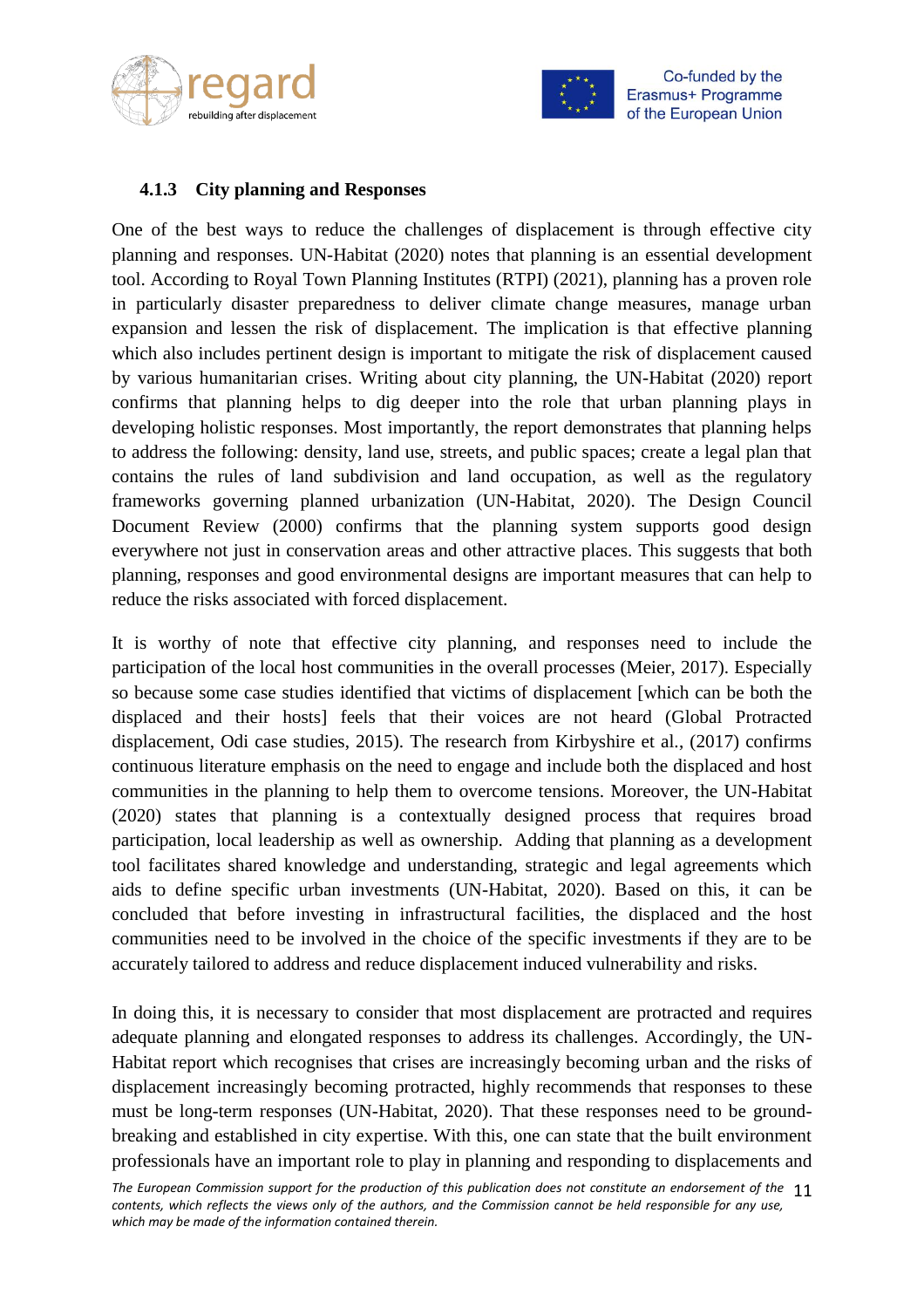



its subsequent risks. In doing, this, they should bear in mind the necessity of the sheer involvement of the displaced and hosts in their decisions to be able to carry out data informed measures to address the challenges of displacement.

#### <span id="page-11-0"></span>**4.1.4 Lessons learned through Case studies**

Case studies have revealed some of the important areas in the challenges of displacement especially in-built environment sector that requires urgent attention. For instance, Ferris (2009) who researched on the displacement in Pakistani, revealed that one of the challenges of displacement there is that their infrastructure is strained which includes increased demands for health care, for sanitation, for water and this overwhelmed the capacity of local infrastructure. Regarding health care facilities, Ferris (2009), notes that an overwhelming majority of the displaced in host communities in Mardan and Swabi districts of the researched areas suffers from diarrhoeal and other health problems after displacement. Ferris also add that there is the lack of quick response in attending to the needs of the displaced and according to Ferris, displacement is an emergency which requires immediate response. Further to this was what happened in Colombia where it was noted that there were no displacement camps and collective centres apart from some small-scale sites (Global Protracted displacement, Odi case studies, 2015). Ferris (2014), explained that some IDPs in urban areas have to rent accommodation and some others have to set up home in informal settlements with poor access to public services and inadequate tenure security. It was noted that this situation makes the urban displaced to become largely invisible among the poorest and most vulnerable members of the general population, thereby making it difficult to identify them and address needs related to their displacement (Ferris, 2014). This is a worrisome situation that shows that much work and interventions are still needed to reduce these challenges

From these enumerations, one can conclude that first, displacement mounts significant pressure on the built environment especially the health care facilities aggravating the already aggravated conditions of the displaced. Thus, reinforcing the need for built environment professionals to adopt a proactive measure to ensure that more attention is paid to increasing infrastructural facilities to reduce unnecessary strains on the already existing infrastructural facilities of the displaced and their host communities. Second, the lack of urgency in the response to displacement challenges shows that the built environment professionals as well as other humanitarian organisations should act towards timely response to displacement challenges. Another important lesson learned from the case study of the Syrian crises is the challenges that emanates from the short-term planning. According to Kelly (2017), the reflection on the early years of the Syrian crisis revealed that the short-term planning measures adopted to address the challenges emanating from the crises was flawed and inadequate. This is perhaps because of the increasing protracted displacement with elongated challenges that cannot be adequately addressed via short term planning. Based on this, it becomes important to adopt the recommendation of the UN-Habitat that countries should start adopting long term measures in addressing the challenges of displacement (UN-Habitat, 2020).

*The European Commission support for the production of this publication does not constitute an endorsement of the*  12 *contents, which reflects the views only of the authors, and the Commission cannot be held responsible for any use, which may be made of the information contained therein.*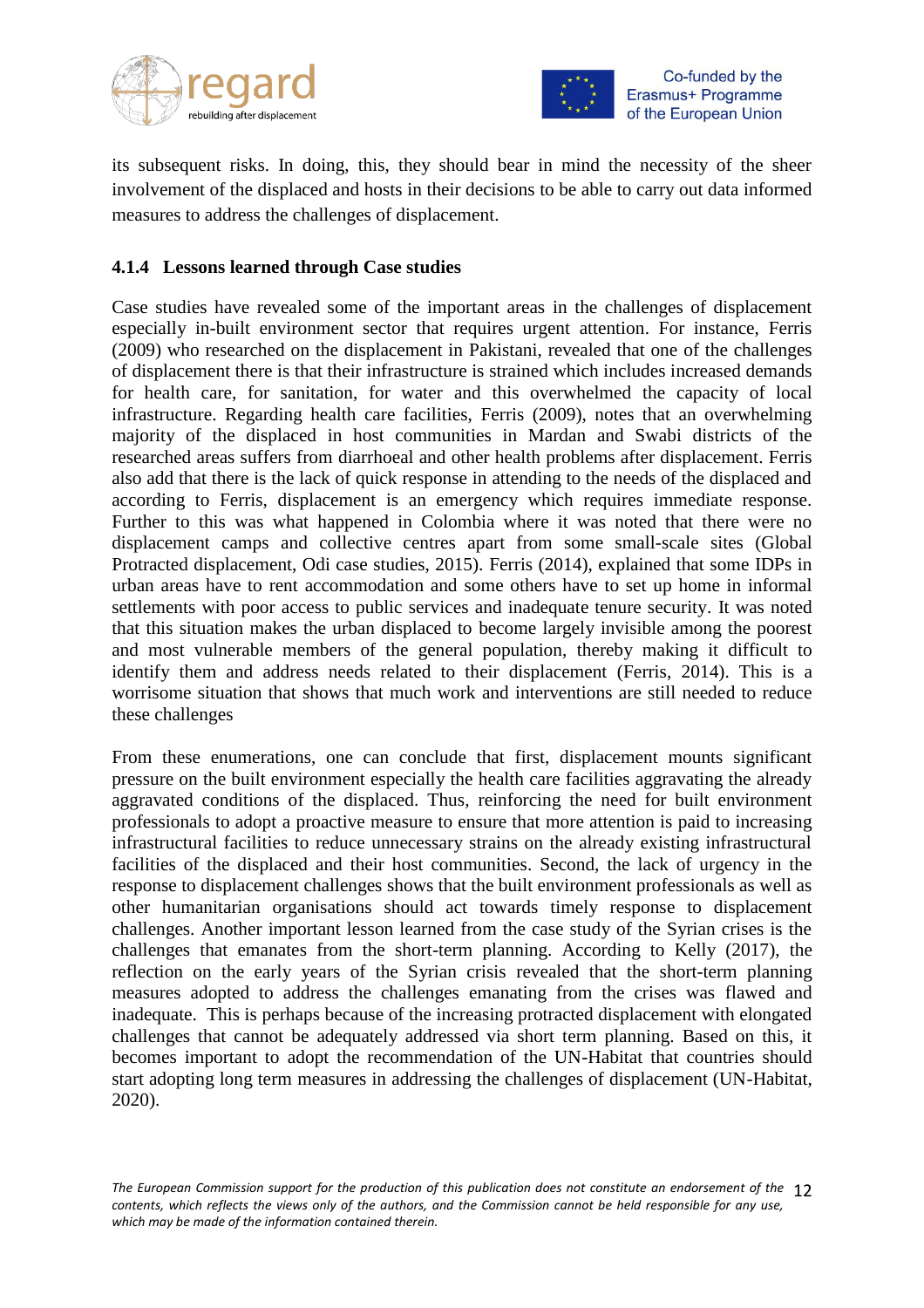



### <span id="page-12-0"></span>**4.2) Planning and designing context, trends and Practices**

Displaced communities can be described as groups of people whose built environments, houses, properties, sources of livelihoods and belongings have been devastated and have no option but to relocate to other communities for safety, resettlement or both (de Goyet, Marti, & Osorio, 2006). According to the global trends and patterns, the driving factors behind the increasing number of displaced communities around the world are protracted conflicting situations, worsening climatic conditions and resulting natural hazards (UNHCR, 2016). Global report on internal displacement 2021 confirms this by disclosing the fact that in year 2021 there are 40.5 million new internal displacement across 149 countries, out of which 9.8 million displaced population due to the conflicts and violence and 30.7 million displaced population due to the disasters (IDMC, 2021). From the previous session on 'How planning and design can alleviate mass displacement challenges' it was also identified that mass displacement and relocation have also been a reason for the rapid urbanization the world has experienced during the past years. Extending the topics discussed at the previous session, this session will explore the recent displacement trends, patterns and practices in the planning and designing context.

How the repair, rebuild and resettlement planning decisions are made and transformed according to the displacement trends and patterns of the world will be focused during the session. Apart from that, how planning policy, legal and regulatory frameworks are formed and transformed according to the displacement trends will be explored. For instance, according to the patterns of mass displacement, local authorities may lack in capacity and flexibility. In such cases NGOs and INGOs may start in operating and the regulatory frameworks need adopting to these changes. Further, planning strategies and policies may need changing to effectively work with non-governmental resource (e.g., NGOs, CBOs, faith-based organisations, private sector, academia and other new grassroots organisations). The administrative capacity of some High Pressure, Low-Medium Capacity cities can prove an obstacle with respect to both meeting donor funding requirements and their wider response (ARUP, 2021). Therefore, understanding these issues related to the displacement challenges and making change to the planning policies and reflecting these policy changes through planning strategies are vital steps withing the planning and design context of displacement.

This session will further discuss the relationship between the disaster resilience and the displacement and the sustainability and the displacement which are the popular topics in the current global context. It is a fact that displacement increase the vulnerability of the people and decreases the resilience of a community. Disasters are directly linked to increase the world displacement population with a contribution of 30.7 million disaster-induced displacement (IDMC, 2021). Therefore, understanding the direct and indirect links between the disaster resilience and the displacement would be vital for the built environmental professionals who are working in the displacement field.

The European Commission support for the production of this publication does not constitute an endorsement of the 13 *contents, which reflects the views only of the authors, and the Commission cannot be held responsible for any use, which may be made of the information contained therein.*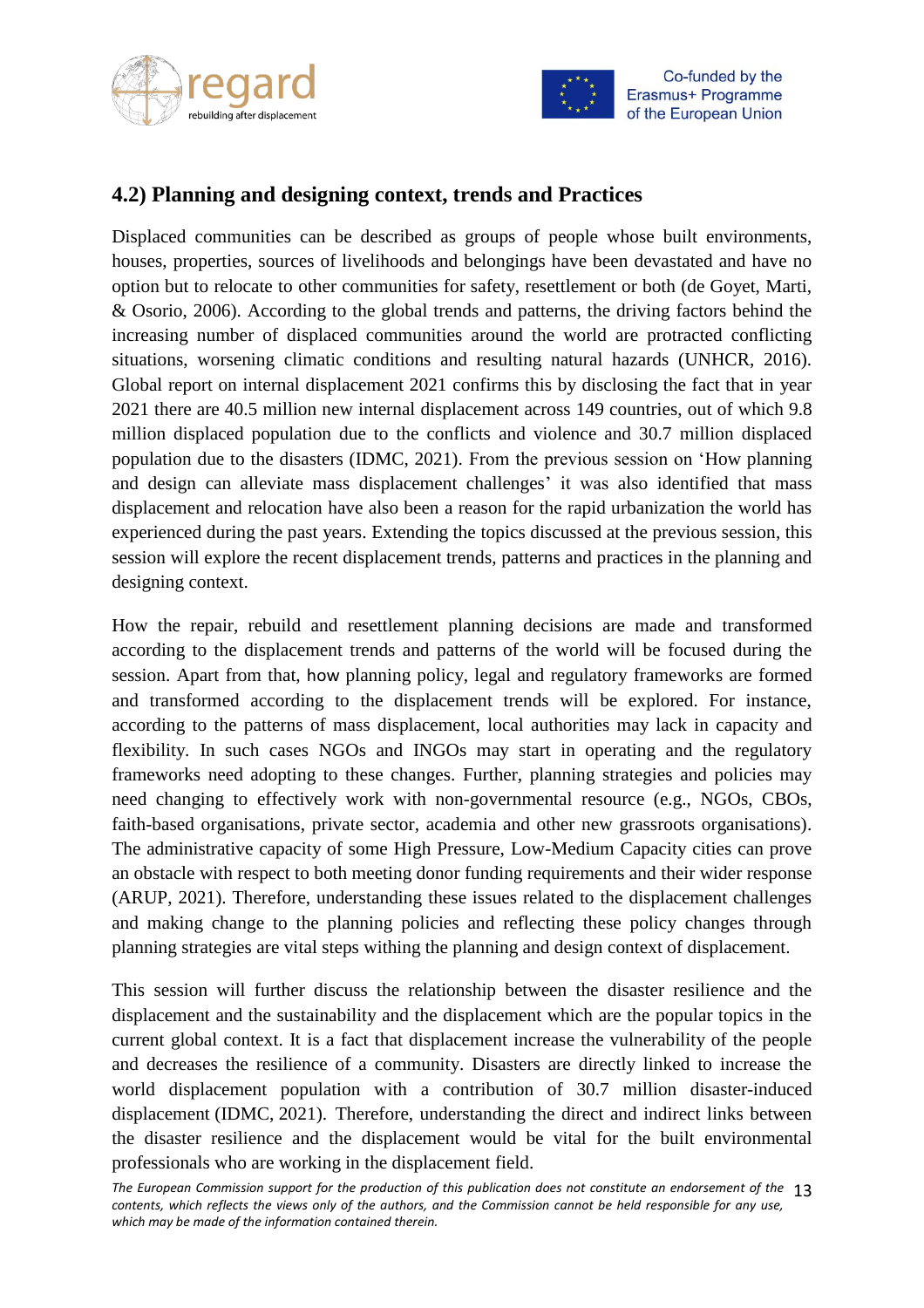



Majority of forcibly displaced people worldwide are hosted by developing countries. Alternative routes to sustainable solutions for the forcibly displaced, particularly in developing countries, are drying up, and the path towards and support for local integration and longer-term development is becoming urgent (Gagnon and Rodrigues, 2020). This session will offer most up to date planning and designing approaches related to displacement and relocation including sustainable shelters, resilience housing, addressing forced displacement issues in a tangible way, strategies for long-term satisfaction of displacement and host communities.

#### <span id="page-13-0"></span>**4.2.1 Repair / rebuild / resettlement decisions**

Repair/rebuild/resettle is among the initial challenges that are needed to be addressed immediately after displacement as further delay can cause havocs via increased vulnerability. It is important to state that these factors namely repair, rebuild, and resettle are all embedded in the singular term resettlement. Now what is resettlement? The Department of Foreign Affairs and Trade, Austrian Government (2015) provided one of the well worded definitions of resettlement. According to this report, resettlement are actions that can include payment of compensation at replacement cost, provisional assistance in relocation, measures to improve or restore living standards, and measures provide opportunities for those economically displaced to improve or restore their livelihoods. Thus, such factors as compensation, relocation, restoration of standard of living and livelihoods are all pointers to the meaning of resettlement that is noted in this study. However, it can be said that actions geared towards repairing, rebuilding, and resettling the displaced are hugely determined by the nature of displacement, its causes, and the resultant effects.

As noted by the central Department of Foreign Affairs and Trade, Austrian Government (2015), the consequents of physical or economic displacement includes a long-term hardship and poverty which drastically affect the poor and other vulnerable groups like the people with special needs. Based on this, the built environment professionals have a duty to conduct a detailed assessment to ascertain what constitutes a befitting resettlement plan for the displaced and their hosts. Regarding assessment the central Department of Foreign Affairs and Trade, Austrian Government (2015) suggests that effective assessment is central to effectively address resettlement risks.

The European Bank for Reconstruction and Development (N.D) warned that neglecting to address resettlements adequately can unfavourably affect the lives and well-being of the displaced individuals and communities. A situation they said can be devastating for vulnerable individuals and groups. They identified the vulnerable group to includes the poor, female; child-headed households; women, children, and the elderly; people with disability; minority ethnic, religious and linguistic groups; indigenous peoples and people dependent upon the land of others for livelihood or residence. Writing about the vulnerable group, the Department of Foreign Affairs and Trade, Austrian Government (2015) note that during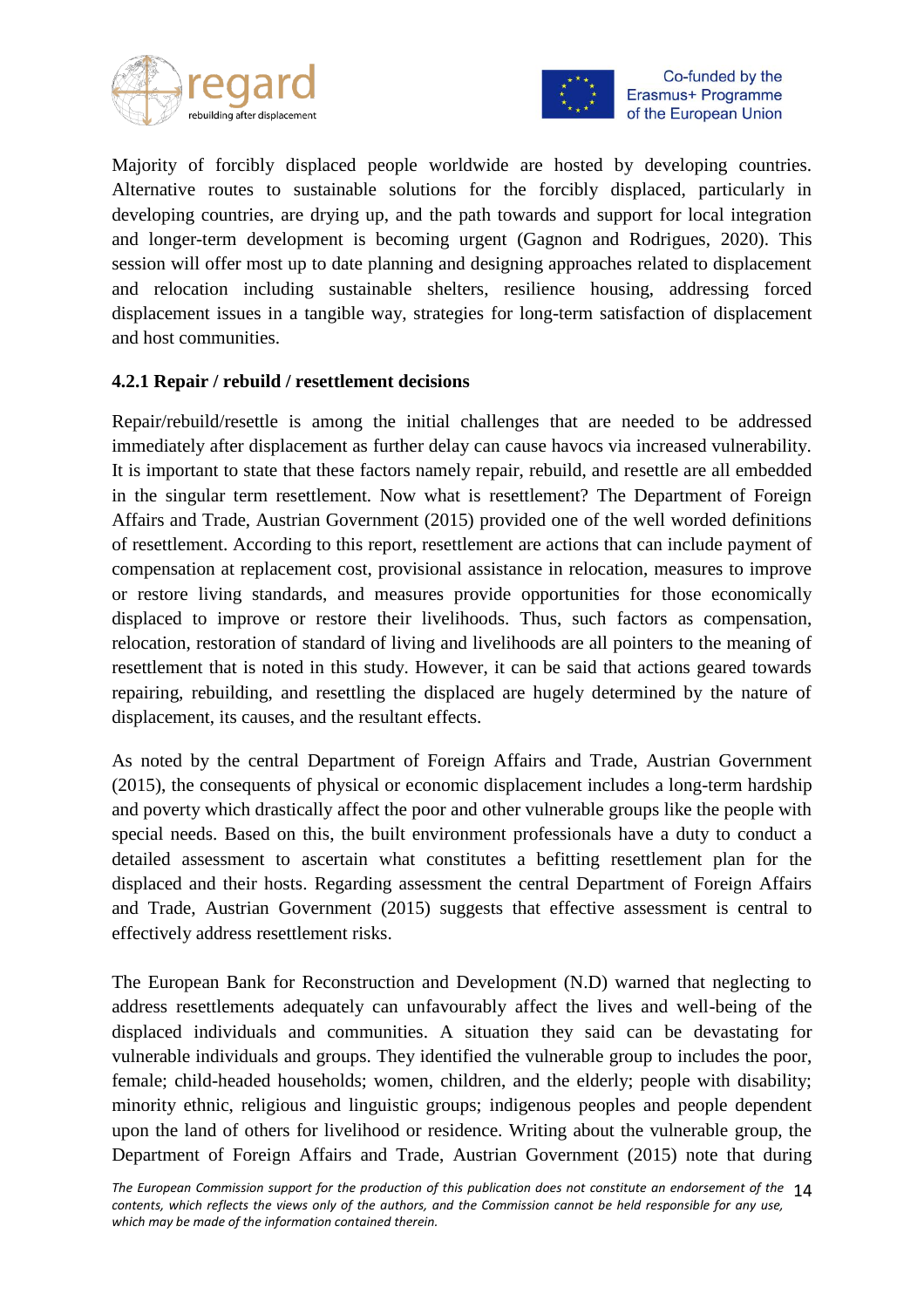



resettlement, careful attention is needed during the aid management process to help affected people, especially the vulnerable groups. That this aid should target improving or restoring their livelihoods and living standards after displacement. The report was clear on the fact that these vulnerable groups may have reduced capacity to rebuild their lives after resettlement than those who are better off, and those who can exercise their rights and access better social supports. Based on this, the built environment professionals should pay adequate attention to the needs of the vulnerable groups when carrying out their resettlement plans. This is to ensure that these vulnerable groups are not made more vulnerable after resettlement.

#### <span id="page-14-0"></span>**4.2.2 Links between Disaster resilience and displacement**

Disaster resilience and displacement can be said to be interrelated. However, it was noted that the relationship between resilience and displacement is multifaceted (Pinto, Attwood, Birkeland & Nordbeck, 2014). According to Schrepfer & Caterina (2014) when resilience decreases, displacement risks increase with every shock and stress. To explain this further, Schrepfer & Caterina (2014) put forth an equation which is "Displacement = hazards (causes + drivers) + vulnerability Capacity + innovation". This shows that the lack of resilience is central to the causes of vulnerability and then displacement. Resilience on the other hand was demonstrated by UNHCR (2015) as: "resilience = disaster risk reduction + climate change adaptation + poverty reduction". In explaining resilience, it was noted that resilient communities and individuals have the capacity to withstand shocks and stresses resulting from disasters and displacement. Importantly, these set of people are said to have some degree of capacity to access quick solution to their displacement with reduced losses to their social networks, financial and physical assets, or general well-being (Pinto et al., 2014).

Pinto et al., further narrated that vulnerable communities on the other hand lack resilience and the capacity to withstand shocks; that displacement is a consequent of vulnerability. Further to this, it is noted that while the lack of resilience increases vulnerability to displacement, displacement reduces resilience, increases vulnerability (Pinto et al., 2014). This means that the creation of disaster resilient measures in cities can help to reduce vulnerability and prevent further displacements. No wonder it is imperative that humanitarian, development, and displacement organizations adapt to solutions that can increase the resilience of vulnerable populations preventing further displacement (Pinto et al., 2014). It was based on this that the report from Arup (2018), suggests that resilience planning should consider long-term urban resilience issues such as climate change impacts while creating resilience to reduce vulnerability. In all, it can be noted that the built environment professionals should focus on building disaster resilience infrastructure targeted at reducing the risks of displacement via the reduction of vulnerabilities.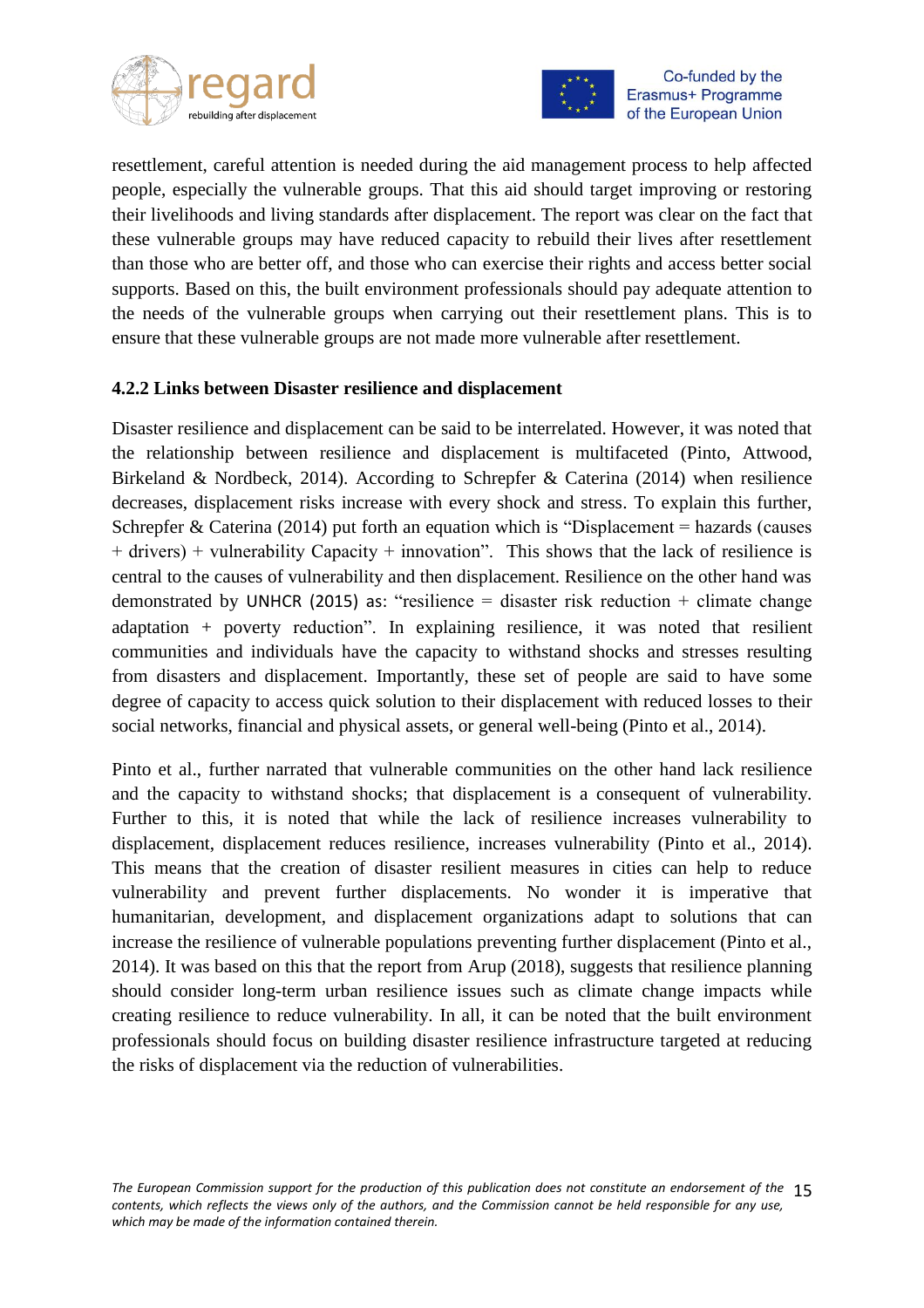



#### <span id="page-15-0"></span>**4.2.3 Displacement and Environmental Sustainability**

To adequately address displacement, environmental sustainability is a necessity particularly to facilitate the achievement of sustainable development goals. The Design Council Document Review (2000) report shows that urban design is central to the creation of sustainable development and it facilitates a flourishing economic life. Writing on the importance of environmental sustainability, Black, Adger, Arnell, Dercon, Geddes & Thomas (2011), affirm that the ecosystem services, hazards, and deep human environment interactions affect every critical social and cultural phenomenon. This makes it easy to state that displacement and environmental sustainability are interrelated. The inference can be that displacement can create environmental challenges while environmental challenges can result in displacement. Based on this, creating a sustainable environment will go a long way to reduce the vulnerability of the built environment as well as to reduce the rate of displacement and its risks. The UNHCR (2016) notes that displacement itself can have environmental impacts, causing environmental degradation.

According to the report, rapid urbanization, and poorly managed refugee camps and IDPs settlements can put pressure on the limited water, energy and food resources, and lead to uncontrolled waste disposal which are part of the built environment. The report however, states that displacement can equally reduce environmental pressures in a fragile ecosystem; that for instance, when people are displaced from a particular environment, that environment is relieved from so much pressure and can be redesigned.

Creating environmental sustainability that will help to reduce the risk of displacement can be said to require a good design. According to Design Council Document Review (2000), urban design is the art of making places for people with community safety at heart. That it concerns the connections between people and places, the urban form, nature, and the built fabric. The Design Council Document Review (2000) report adds that good design can help create lively places with idiosyncratic character; streets and public spaces that are safe, accessible, pleasant to use and capable of giving inspiration because of the imagination of their designers. The inference derived from these elaborations is that the creation of environmental sustainability which is grounded in resilience and design is necessary to reduce the risks of displacement. It becomes important for the built environment professionals to take these factors on board.

#### <span id="page-15-1"></span>**4.2.4 Planning policy, legal and regulatory framework**

The rapid nature of forced displacement in recent times with devastating consequences requires comprehensive and effective planning policies, legal and regulatory framework. The Global Protracted displacement, Odi case studies (2015), identified two important legal frameworks that can be adopted in addressing the challenges of displacement. First, it was noted that legal framework on IDPs Law 387 of 1997 was the first in Colombia to address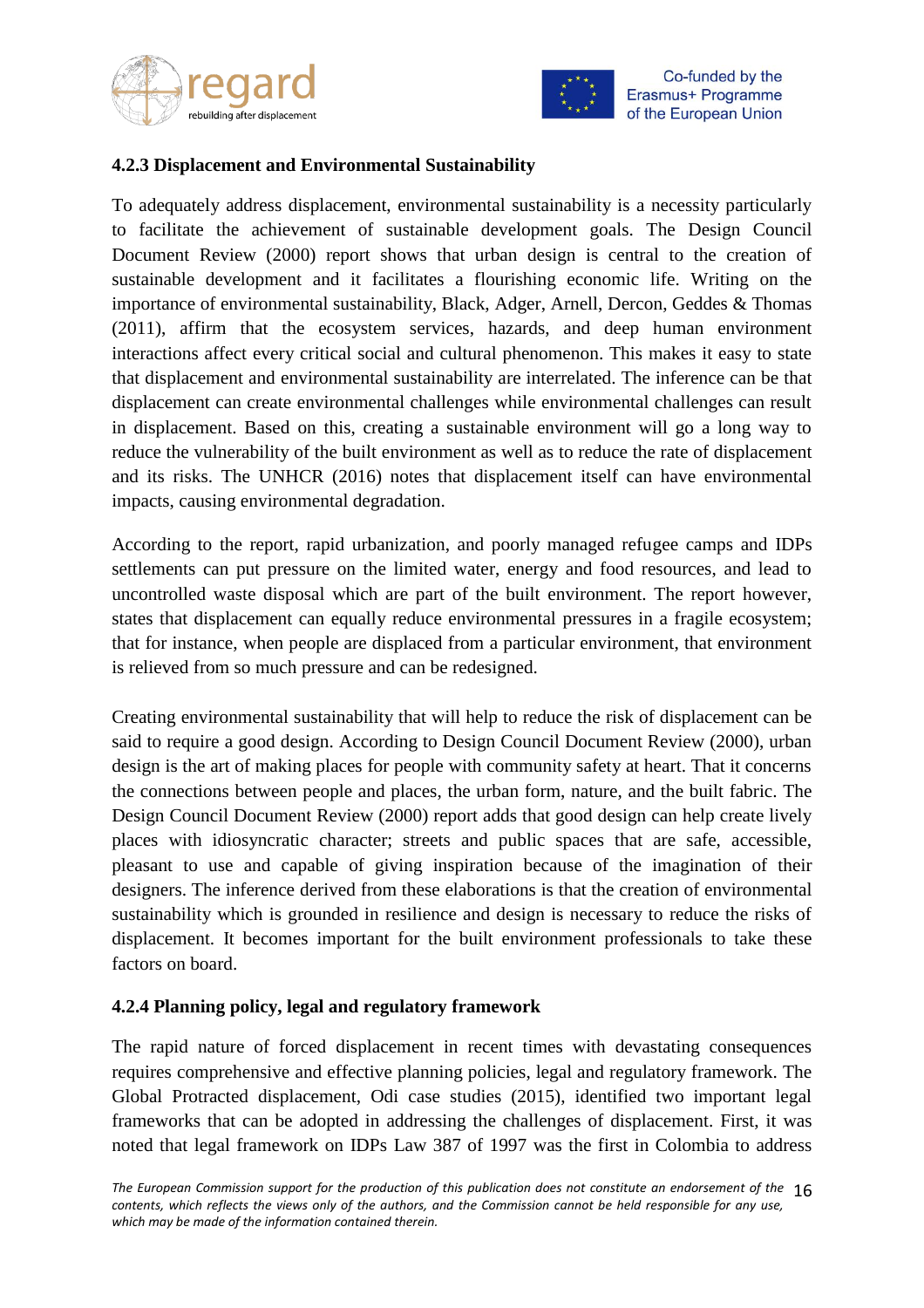



internal displacement. That it is a comprehensive instrument that provides for IDPs' protection, assistance, and socio-economic stability, return and the inhibition of new displacement. According to this report, the framework recognises displacement as a major issue, details the rights of the displaced IDPs' rights and signposts them to the institutions responsible for assisting them. Second, the Legislation that supports IDPs' livelihoods and self-reliance Article 17 of Law 387 focuses on the socioeconomic balance and call on the government to take the necessary measures to ensure sustainable conditions for the IDPs while having durable solutions in mind and these measures can be medium and long-term measures. Notably, it was noted that the framework specifies that IDPs should have access to housing, social services such as health care and education, income-generation projects, micro-enterprise programmes and training.

Further to this is the 2018 Comprehensive Refugee Response Framework (CRRF) document which enlisted the key points of interest that need to be taken into consideration in matters of displacements and plans for resettlement (IDMC, 2019). Some of the factors enlisted in the Framework as ways to reduce the impacts of forced displacement are to deliver assistance to a possible extent through appropriate services such as public authorities for health, education, social services and child protection; to provide support to local civil society partners that contribute to humanitarian responses; to ensure close cooperation and joint planning between humanitarian, development actors and other relevant actors; to implement a joint, impartial and rapid risk assessment to identify and prioritize the assistance required for the IDPs and the refugees; and to provide adequate resources, without prejudice to official development assistance, for national and local government authorities and other service providers in view of the increased needs and pressures on social services.

It can be stated that these frameworks are clear on displacements, the rights of the IDPs, the institutions that handles the humanitarian services and the durability of the offers and solutions provided to the displaced. However, considering the severity and frequencies of displacement recently, these frameworks need to be updated to suit the current displacement situations.

### <span id="page-16-0"></span>**4.3) Housing Planning and Design**

The previous two sessions of the course; 'How planning and design can alleviate mass displacement challenges' and 'Planning and designing context, trends and Practices' explore how the cities are heavily affected by displacement crises, how the planning systems response these challenges and how sustainable solutions are invented through the lessons learned. Accordingly, this third session of the course focuses on one particular spatial element of the spatial system which is Housing.

*The European Commission support for the production of this publication does not constitute an endorsement of the*  17 *contents, which reflects the views only of the authors, and the Commission cannot be held responsible for any use, which may be made of the information contained therein.* Displacement to an urban setting who are already struggling with housing shortage can escalate the existing problems such as increase of rental costs, informal accommodation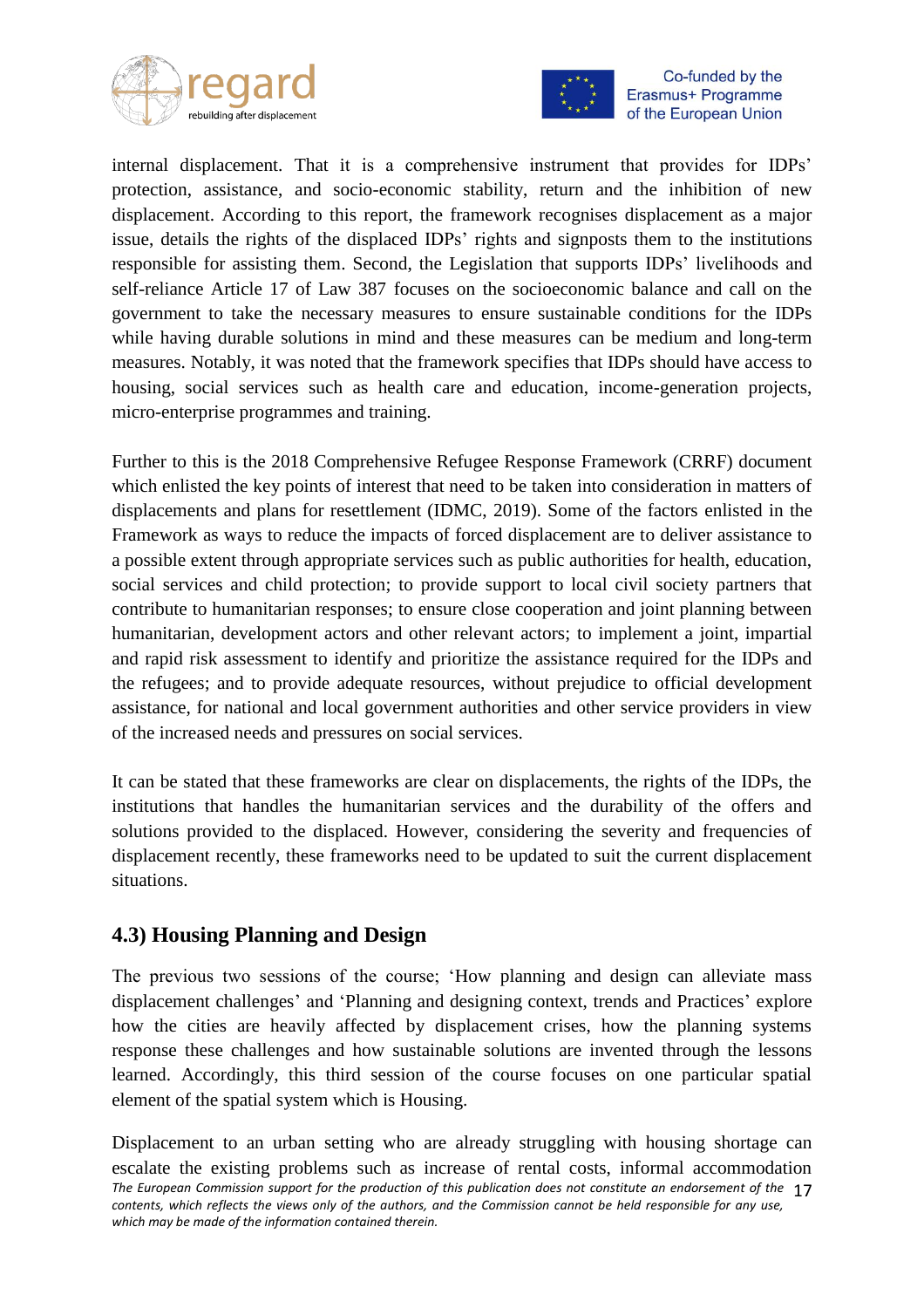



arrangements, and poor housing conditions. Therefore, carefully planned interventions are needed to handle the housing market especially in the urbanization and displacement context. This is because it has been proven that proper landscape planning and designs together with sustainability concept and approach can facilitate the creation of a favourable and responsive built environment (Shahli, Hussain, Tukiman & Zaidin, 2014). It can be argued that to achieve this kind of conducive and responsive housing environment, the planning and designs need to focus more on quality especially in developing countries. This is mostly because the provision of adequate and quality housing for particularly the displaced population has always been a major challenge in developing countries (Sidi, 2010). As such various planning and design measures need to be employed to address this challenge. However, Sidi (2010) states that the major constraint in creating quality housing and design centres in understanding the criteria for quality housing as well as establishing what constitutes quality. This is an important point and well noted in this course.

Moreover, it is important to know that the housing planning and design should put into consideration the needs of the vulnerable people for instance, people living with disabilities to ensure that these needs are identified and met in the resettlement process (Department of Foreign Affairs and Trade, Austrian Government, 2015). This report highlighted that in housing planning and designs, special planning measures may be needed to ensure that gender-specific impacts on livelihoods and living standards are also identified. Ensuring that all the affected people, have access to appropriate means of resettlement assistance irrespective of gender especially in areas typified by substantial gender discrimination. This is important as it can be noted that one of the essences of housing planning and designs is to ensure that there is inclusivity and zero discrimination when it comes to resettlement. Though it was observed that housing often fails to comply with planning and building regulations (Kirbyshire, Wilkinson, Le Masson & Batra, 2017). This seems unacceptable mostly because planning is as important in housing and designs as following building regulations; the essence is to create both the desired inclusivity and resilience. Also, to help prevent buildings in hazardous areas and the lack of regular provision of basic services and infrastructure (Kirbyshire et al.,2017).

Further to this, Kirbyshire et al., (2017) confirms that the humanitarian actors can use expertise in planning to significantly address the displaced people's need of housing, land, and property rights and to ensure that adequate protection is provided to them. These are important emphasis on the need of housing and designs when it comes to mass displacement and resettlement. It all shows that housing planning and design are two important factors when creating resilient, sustainable, inclusive and well secured built environment to reduce the vulnerability of the displaced.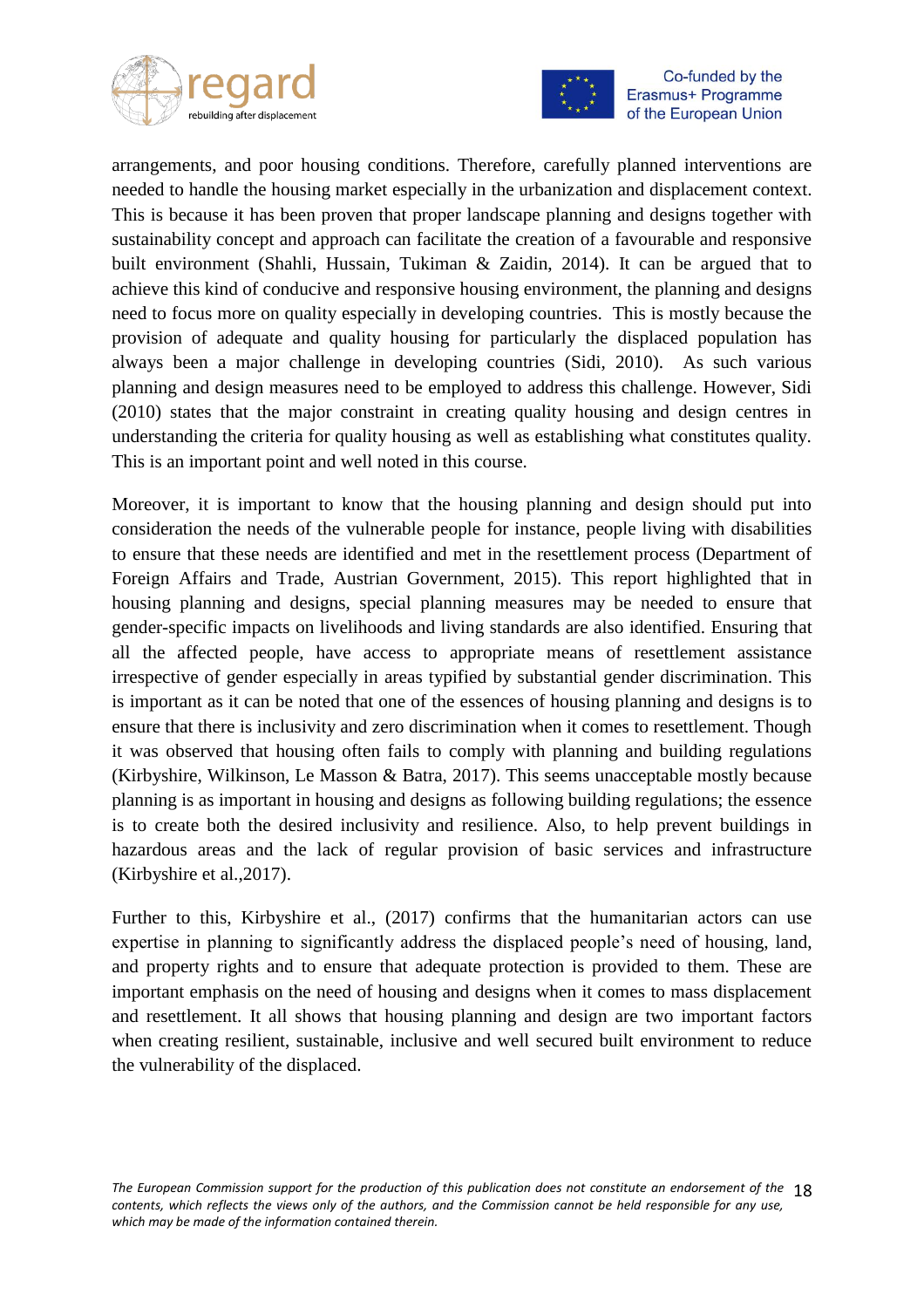



#### <span id="page-18-0"></span>**4.3.1 Resettlement Housing**

Resettlement of the displaced has been a widely discussed topic (Perera, Weerasoori & Karunarathne, 2012). This is because, during and after displacement, resettlement housing is among the central factors to the recovery process of the displaced. A lack of resettlement constitutes challenges and creates several risks (Homeless Link, 2013), to the displaced specifically and the humanitarian organisations in general.

The Homeless Link (2013) confirms that resettlement is the most challenging task when it comes to displacement. The report defines resettlement as the act of moving a homeless person from temporary housing or the streets into more permanent and frequently independent accommodation. This report further notes that resettlement has characteristically been accomplished in stages which starts with people moving from hostels to supported housing before being given the opportunity to live independently. This in essence means that displacement which renders people homeless has an initial impact of making the displaced move from one temporal area to the other including hotels as noted above until they are sorted to start living independently. Based on this, one can argue that moving the displaced into the hotels does show the lack of housing planning and designs. Also, it shows what seems to be the lack of preparedness on the part of the built environment. This is because in these unprecedented times of forced displacement induced challenges, it is expected that the built environment professionals in every city should have detailed plans to address the resettlement needs of the displaced.

To this end, it can be argued that the provision should be made before the event rather the event before the provision. This is important because it was stated that an elongated residence in temporary places can increase the risk of expulsion and abandonment (Homeless Link, 2013). This can be frustrating when it happens, and it is contrary to the fact that resettlement should also include supports to sustain people in their resettled places including tenancies (Homeless Link, 2013). Perera, Weerasoori & Karunarathne (2012) add that resettlement or resettlement housing "must" be development oriented and that planning "must" put into consideration the social and physical infrastructure of the displaced, school and health services, access to employment opportunities, and housing. First, it is arguable that these factors may not be achieved with temporal displacement. Second, these can be seen as facts that the built environment professionals need to take into consideration in resettlement housing as resettling people without access to the above important infrastructure only points to increasing their vulnerability.

#### <span id="page-18-1"></span>**4.3.2 Location Decisions**

Location decisions are an important integral part of the resettlement process. This is because location can increase or reduce the level of vulnerability of the displaced as such adopting strategic location decisions is paramount. According to Dear (2008), though the relationships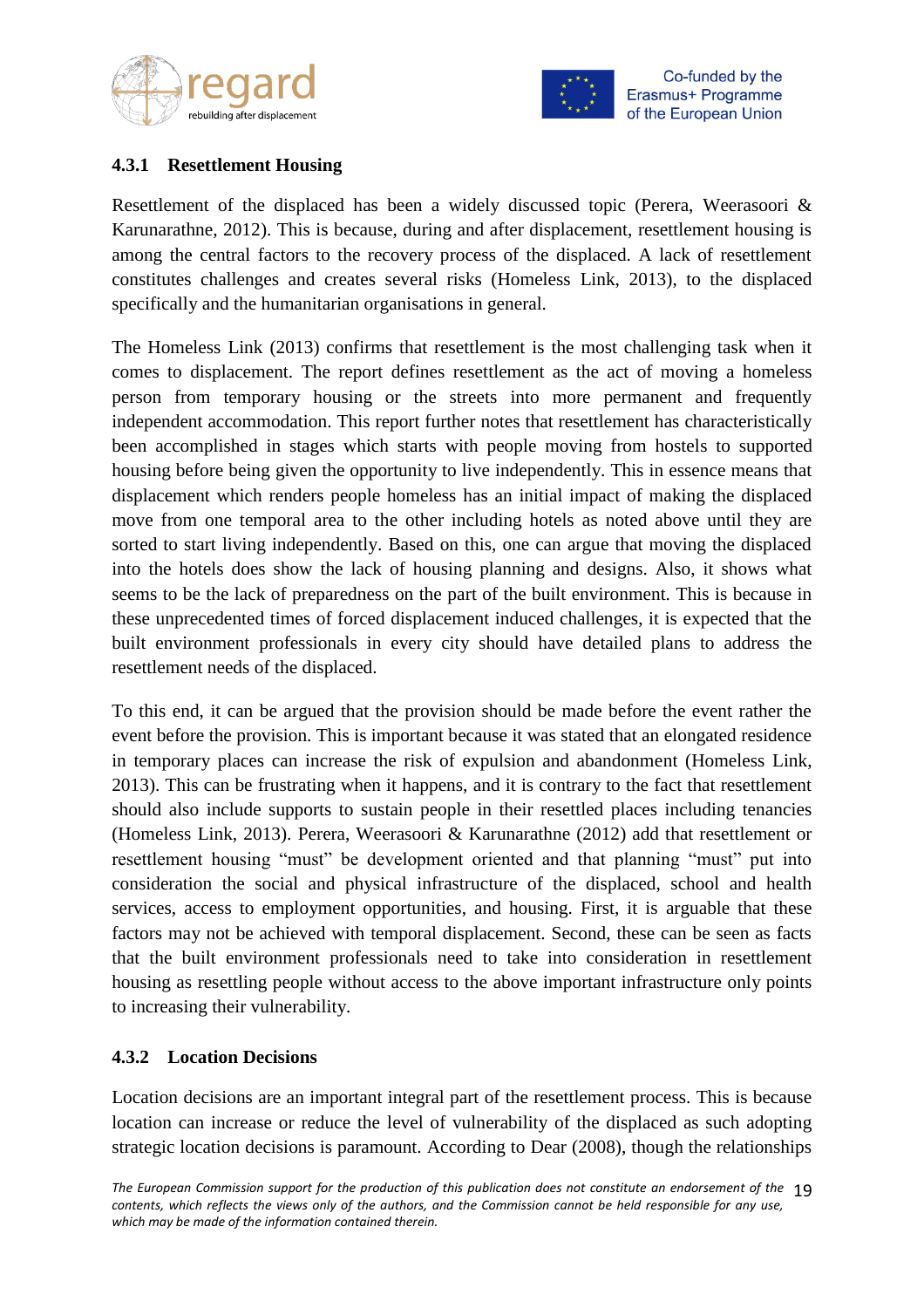



between the causes and consequences of decision making when it comes to displacement are complicated, that it is necessary to understand ways to minimize displacement or to effectively resettle displaced people. With this, one can say that the role of location decisions in resettling the displaced effectively cannot be over-emphasised. This is important because resettling the displaced effectively is one of the important roles of the built environment professionals immediately after displacement and they must put in every necessary effort to achieve this goal. The reason is because the resettlement location of the displaced is fundamental to their recovery process, safety, and resilience and as such planning and making decisions as to where to resettle the displaced is critical in resettlement plans.

Effective location decisions and planning can help to minimize the risk of displacement (Dear, 2008). According to UNHCR (2014), planned relocation is one of the responses to take to protect the affected communities as without strategic location decisions, more people can be relocated in highly vulnerable locations- vulnerable to displacement inducing challenges. Writing about the States as a case study, the UNHCR proposed that future relocation or resettlement of people should be commenced, planned, and carried out in a rights-respecting manner to generate a more positive outcome. Based on this, the report argues that well planned relocation can be both disaster risk reduction (DRR) and climate change adaptation strategies; that it may be used as a strategy to avoid future displacement (UNHCR, 2014). The location decisions help to weigh options before resettlement to determine highly disaster-prone areas that are very risky for human habitation (UNHCR, 2014). The reason is mostly to drastically reduce the risk of people being displaced for the second and third time. Location decisions should be said thorough enough to identify places that can further endanger the lives and property of the already displaced.

#### <span id="page-19-0"></span>**4.3.3 Resettlement housing and Resource efficiency**

Resource efficiency can be seen as an act of using the limited resources of the Earth in a sustainable manner while minimising impacts on the environment to allow for the creation of more with less and to deliver greater value with less input (European Commission (N.D). This has highlighted the importance of environmental sustainability in resettlement process. Further to this, it was noted that resource efficiency is important for separating economic growth from the consumption of natural resources and to foster sustainable development (Fenn, Fleet, Hartman, Garrett, Daly, Elding & Udo,2014). These enumerations have shown the importance of resource efficiency in particularly fostering the achievement of sustainable development.

Based on this, one can say that when it comes to resettlement housing, there is the need to consider resource efficiency as this will help to ensure sustainability of the Earth and the Earth's resources. This is evidenced in the effective consumption of energy, raw materials, water, and other resource (International Bank for Reconstruction and Development/The World Bank (2017), in the resettled environment. As such every resettlement housing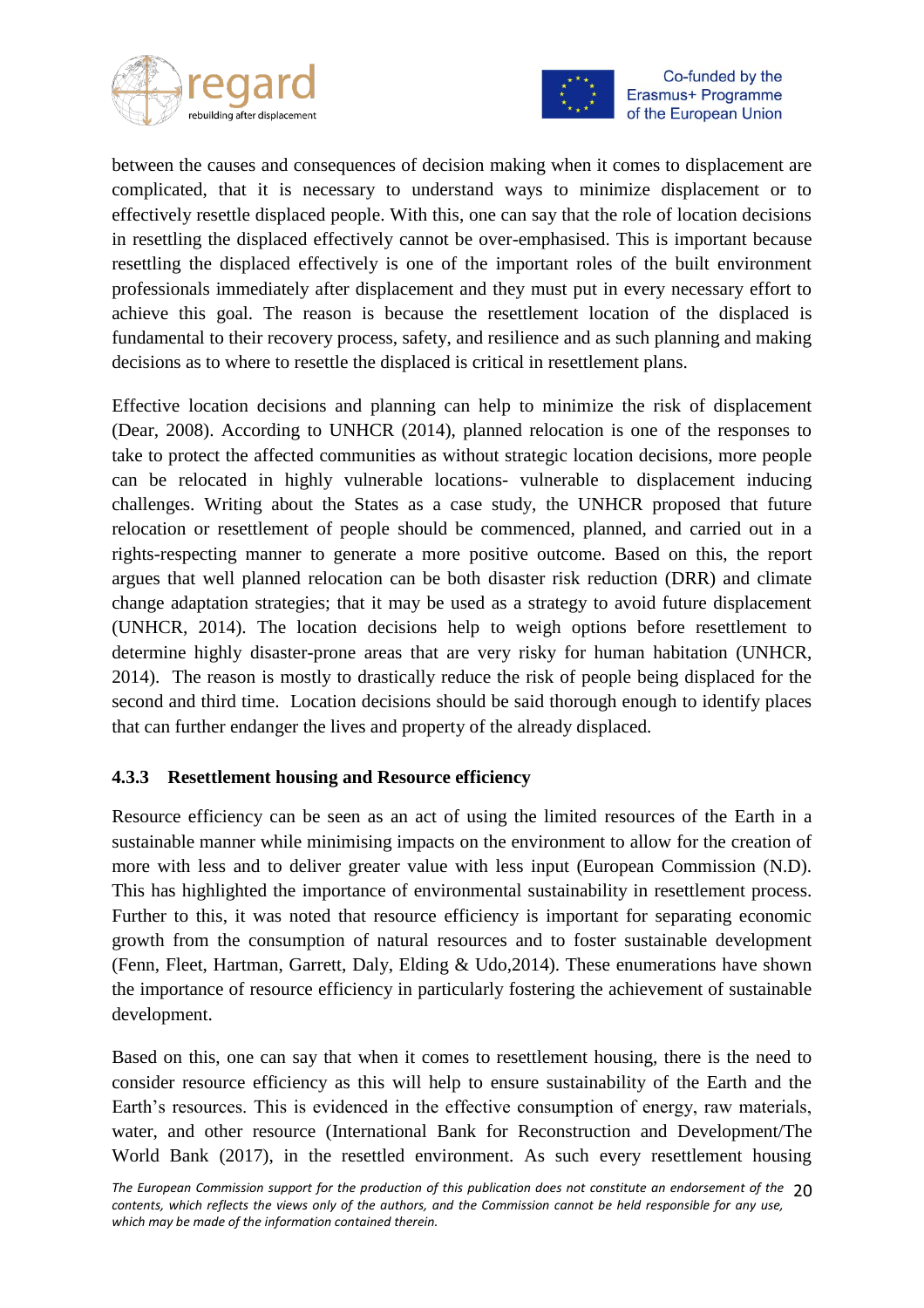



approach need to consider the resource efficiency of the environment. Writing about resettlement, it was noted that no two resettlement processes are the same that this is because resettlement involves people (IFC Environment and Social Development Department, N.D). According to this report, people may have comparable desires to enjoy quality of life but may have different ideas of what that means for them and how to achieve that. Based on this, the report suggests that the most vital tool to adequately address challenges of resettlement especially in the areas of the desires of the people and the supports they need is listening to affected people and communities to know their perspectives. According to them, failure to satisfactorily address resettlement impacts can badly affect the lives and well-being of the displaced individuals and communities particularly the vulnerable individuals (IFC Environment and Social Development Department (N.D). This can be particularly devastating for vulnerable individuals and/or groups. In doing these and resettling people effectively, it is important not to relegate the importance of resource efficiency of the new environment of the displaced to the background. The consideration of resource efficiency should be there from the onset to facilitate the achievement of sustainable development.

#### <span id="page-20-0"></span>**4.3.4 Cultural Sensitivity in Housing Design**

In constructing the resettlement housing, it is important to be culturally sensitive in the design of the housing especially because the housing is meant for people from diverse cultural backgrounds. This is because to people who are in love with cultural heritages, culturally sensitive designs may enhance their quality of life and be part of their recovery processes. Aburounia (2007), affirm that the basic goal of sustainable development in the built environment is to protect and enhance the quality of life of the inhabitants and this can only be achieved through ensuring the interaction between the environment, economy, society and culture. According to them, cultural sustainability indicates the ideas of how to adapt local cultural values and norms with modem values and to even create social housing. Aburounia also add that a suitable internal layout of housing plays a critical role in facilitating sustainable urban development.

Writing about housing design, Aburounia states that to minimise environmental and financial cost it is good to build an appropriate internal layout and design of social housing units which can accommodates varied users' activities and needs. To Aburounia, social housing is a fundamental human need and essential for the future of individuals and society. Thus, he notes that creating built environment that enhances societal cultural heritage is beneficial to the overall population and helps to raise cultural sensitivity and awareness which in turn enhances the society generally (Aburounia. 2007). Here, the need for the built environment professionals to be culturally sensitive in housing design and to ensure that social housing is created have been emphasised. To achieve this culturally sensitive housing designs, the built environment professionals need to understand what constitutes cultural designs, and the appropriate culture of the displaced who are to be resettled. According to Hadjiyanni (2006)

*The European Commission support for the production of this publication does not constitute an endorsement of the*  21 *contents, which reflects the views only of the authors, and the Commission cannot be held responsible for any use, which may be made of the information contained therein.*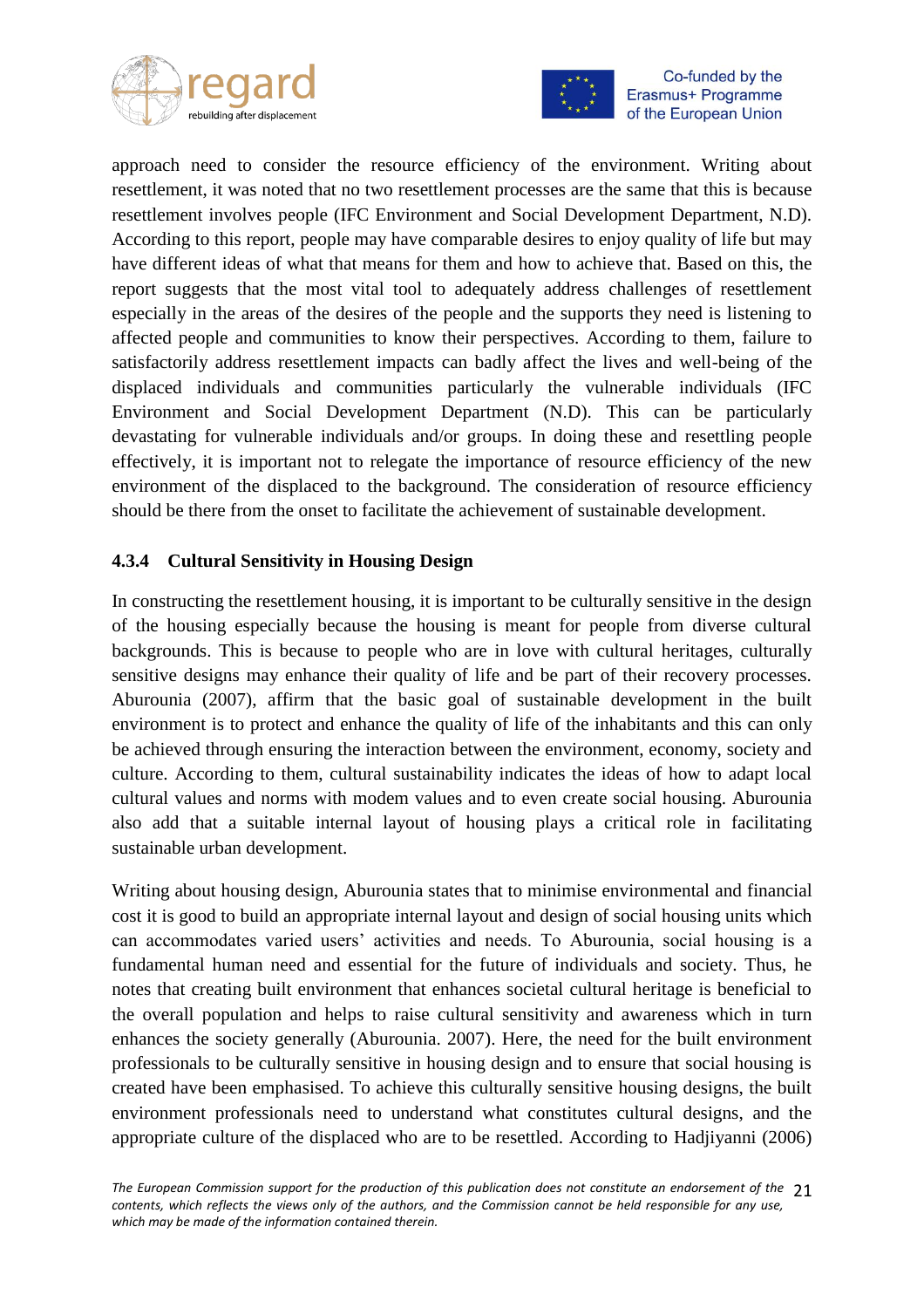



an understanding of cultural disparities in housing needs will help the designers to develop residential models that can accommodate various individual values and ways of living.

Hadiiyanni (2006) advanced that culturally sensitive designs help to ease the adjustment process of new arrivals thereby contributing to the well-being of communities and the country. That to respond to multiculturalism in housing designs, design education must prepare graduates for cross-cultural practice by engaging them to consider cultural differences. These enumerations have identified the need for culturally sensitive housing designs in the built environment and as such, it is important that the built environment professionals take cognizance of this culturally sensitive housing designs in resettlement plans and processes.

#### <span id="page-21-0"></span>**4.3.5 Designing for vulnerable and Special Needs Groups**

One of the important factors to note during resettlement planning period is the need to design houses for the vulnerable and special needs groups. Osman & Gibberd (2008) explained that there is need for inclusive environment, stating that inclusive environments are environment that account and address the needs of users. That the users include people who are physically disabled, people with sensory disabilities: both hearing and sight, people with learning disabilities, people with mental illnesses, elderly people, young children, people with heavy luggage, people with dexterity problems, people with neurological problems, woman who are very pregnant, people who are in a hurry and not looking where they are going, people who have had an accident and are temporarily disabled, people who are not wearing their glasses that day, people who are distracted or concentrating on something else (Osman & Gibberd, 2008).

In fact, everybody requires an inclusive environment with inclusive design that accounts for all the above users. These are elaborate lists of the vulnerable groups that need to be considered during housing designs because they deserve the best just as (Osman & Gibberd, 2008), state that the disabled people are not like everyone else, they are everyone else. While it is accepted that different people may have different needs that are to be included into resettlement planning, it is important to note that some people are more vulnerable than the others and requires more well thought out designs than the rest. The vulnerable and special needs groups require supports which are somewhat different form the others. To achieve this, there is need to map out design guidelines that specifies the right designs for the different vulnerable groups, a guideline that must be followed religiously. However, Housing Link (2020) note that there is a lack of relevant design guidance for the designers to follow. This lack is such that need to be addressed urgently to ensure that the vulnerable and special needs groups are provided with the best housing designs to enhance their quality of life.

*The European Commission support for the production of this publication does not constitute an endorsement of the*  22 *contents, which reflects the views only of the authors, and the Commission cannot be held responsible for any use, which may be made of the information contained therein.* Referring to the stipulation in the government's planning guidance on housing for older and disabled people, Housing link (2020) states that good housing design can help to create buildings and places that are for everybody. That it can also help to break down unnecessary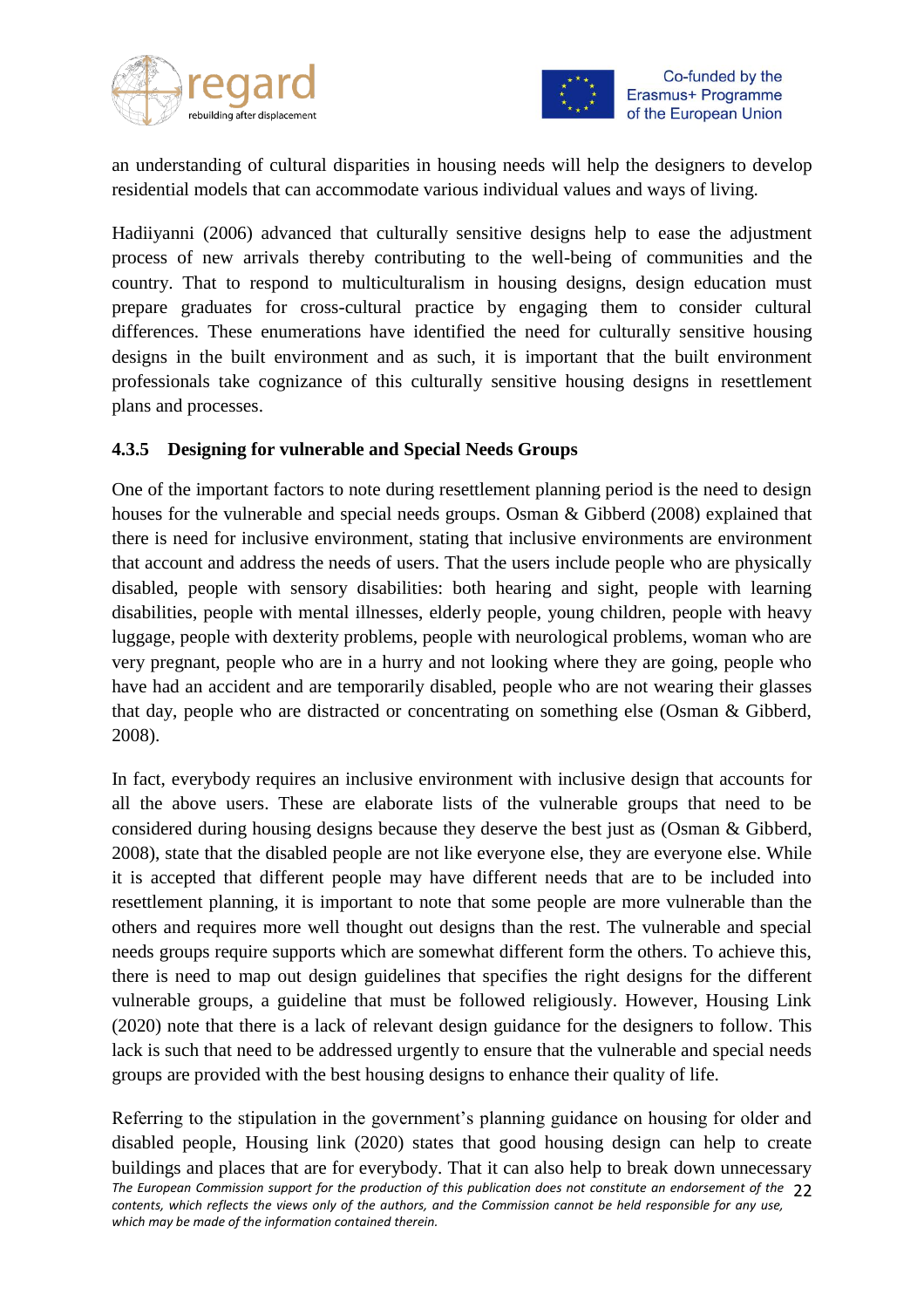



physical and psychological obstacles as well as prohibitions caused by the poor design of buildings and places (Housing Link, 2020).

# <span id="page-22-0"></span>**4.4) Public places and Stakeholder Engagement**

In a displacement setting, different actors can understand planning in different ways and use planning expertise for different objectives. Humanitarian actors can use planning expertise to ensure the fulfilment of displaced people's housing, land and property rights and more generally to guarantee that essential conditions for their protection are met, for example by enforcing spatial standards in emergency shelter provision, and increasingly to ensure that the displaced have access to livelihood opportunities. The local and national government entities that have jurisdiction over land, housing and infrastructure in a displacement setting can think of planning as a set of strategies, policies and legal instruments for achieving balanced local development. These sets of policies and instruments may or may not have dedicated provisions to facilitate the absorption of an influx of displaced people in a locale, or to manage displacement within an area (RTPI).

Stakeholders' engagement in resettlement planning especially when it has to do with public places is as essential as the resettlement itself. This is because public places as the name implies are the places that the public can have access to and the importance of such places in resettlement cannot be over emphasised. As such stakeholder's engagement in ensuring the creation of public places in resettlement is critical to a satisfactory resettlement. The document from the Government Communication Service (2016) defines stakeholder as individuals or group of individuals who can affect or be affected by the achievement of any organisation's objective.

Definition from the Accounting Tools (2022) shows that a stakeholder is any person that has an interest in a business or project who can equally have a significant impact on decisions regarding the operations and finances of such projects and businesses. These definitions have shown that stakeholders are an integral part of any organisation who have the interest of the said organisation at heart and has the capacity to contribute their ideas and other help to move the organisation ahead. With this, one can say that the stakeholders in the built environment are part and parcel of the built environment professionals who need to be engaged in public places and resettlement planning. According to the report from Government Communication Service (2016) stakeholder engagement is about identifying the stakeholders, understanding them and knowing the best ways to engage them. The report advanced that engaging the right people in one's project and in the right way can significantly contribute to the success of the business. In the same vein, the stakeholder's engagement in resettlement planning is a right step in the right direction towards promoting effective and efficient resettlement of the displaced. Since resettlement results in the loss of social capital which is the source of the sustenance, survival, and wellbeing of the displaced (Navarra, Niehof, Vaart, Van der Horst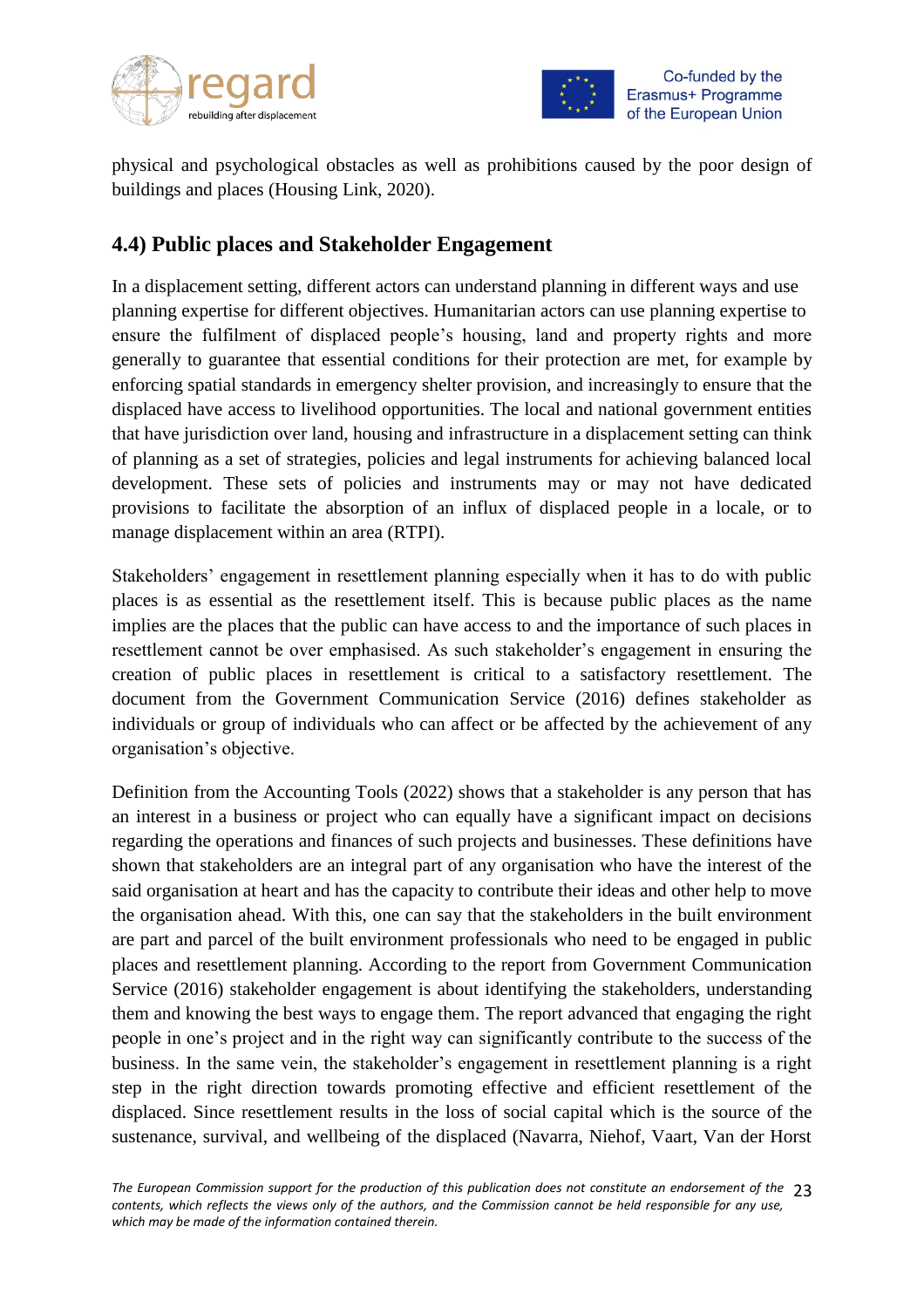



& Moerbeek, 2018), adequate and constant stakeholders' engagement is paramount to ensure that the resettled do not plugged back into abject poverty afterwards.

#### <span id="page-23-0"></span>**4.4.1 Planning and Designing Public Places**

Planning and designing public places are integral part of the resettlement process. It is noted that public places have long had an important role as the perceived centres of settlements of all types of people and as a central place where public life, events, and activities are focused (Carmona, (2019). According to Carmon, public places include somewhere to rest, hang out, or play. These are the important use of the public places that need not be relegated to the background, and it requires strategic planning and designing to make it attractive and of paramount convenience.

The public places provide or facilitate a ground for the people to come together and interact despite the variations and diversities. This will help to avoid the potential social tensions and conflicting situations especially in a displacement context. In the reconstruction procedure rebuilding the physical assets which allow social cohesion will be a major task (Buryan, 2012). Few features of the built environment that promote social cohesion are open or active ground for social life, social connections, also housing and street layouts to enable social interactions. When developing a new built environment for the displaced communities within the host community's consultation of the host communities is very essential (Baldwin  $&$  King, 2017).

Furthermore, public spaces are used by everybody, it is a network of safe, well maintained and people friendly spaces which encourage people to walk, get to know their neighbours and respect their surroundings. Well maintained park engenders a sense of pride and is appreciated by people of all ages and the benefits are more vibrant towns and cities, better personal health, a stronger sense of community and a more prosperous economy (ODPM, 2002). As states by Carmona (2019), to deliver better and attractive public places can be achieved through planning as planners plays a major role in the creation and shaping of public places. According to him, the role of planners manifests itself in two distinct ways. First, planners often initiate the public space projects because they understand the need as well as the potential for new or regenerated public places in particular locations. Second, planners through the regulatory processes of development management, offers directions on how public places can be created, regenerated, and established. According to Carmona, this is achieved via plans, frameworks, and policies. These are details on the planning and designing of public places in resettlement and it shows how demanding and important this role can be.

Indeed, planning and designing open places are important in providing the displaced with an environment that can help to facilitate their quality of life. This reaffirms the statement made by William H. Whyte that "The way we build cities, the way we make places, can have a profound effect on what kinds of lives are lived within those spaces" (Energised public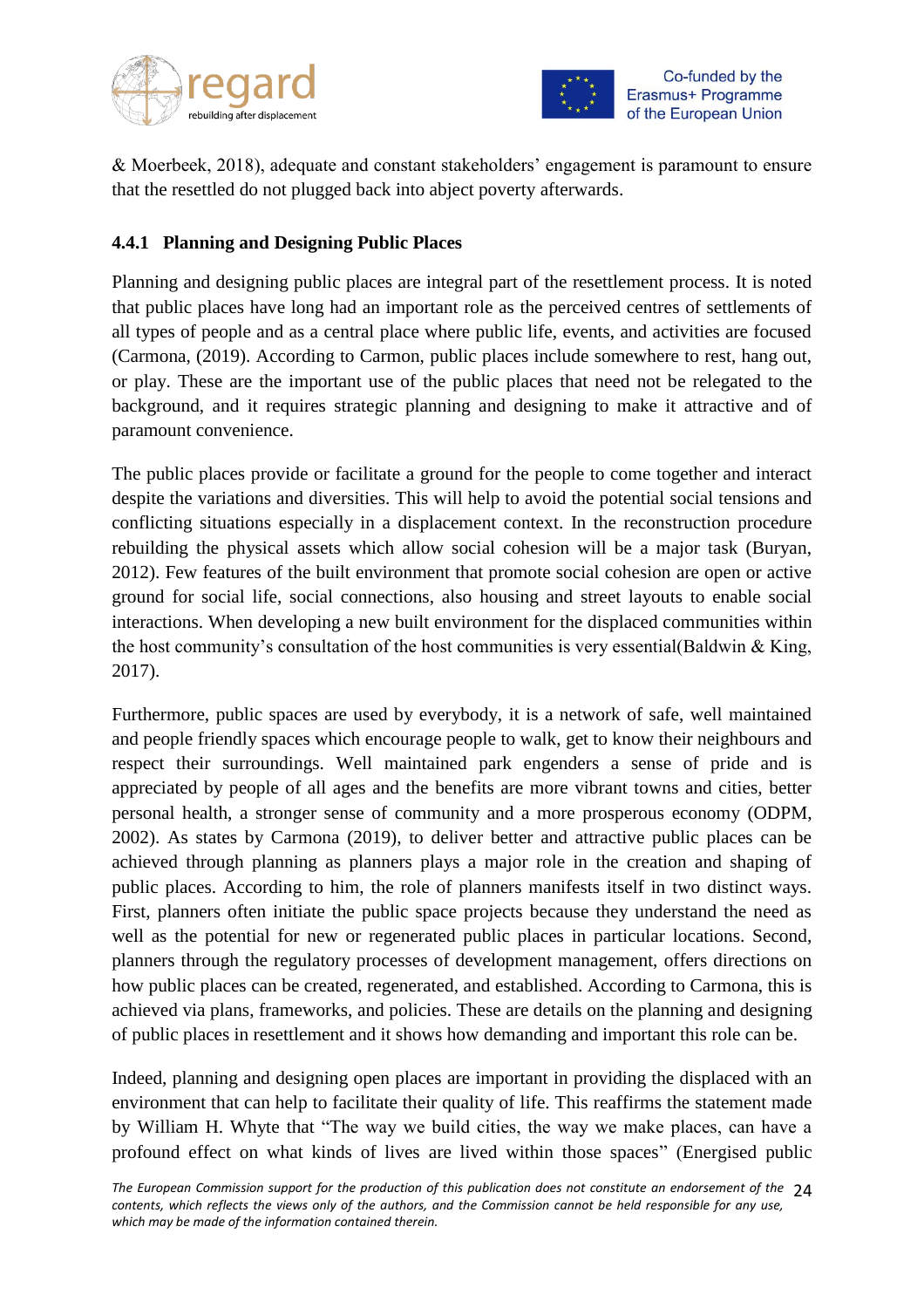



spaces, 2018). In the same vein, the way we build resettlement houses, the way we make places, can have a profound effect on what kinds of lives are lived within the settlement of displaced people.

#### <span id="page-24-0"></span>**4.4.2 Inclusivity and Flexibility**

In resettlement planning, inclusivity and flexibility are essential components of the process perhaps because displacement affects a wide range of people who will benefit from the inclusive and flexible resettlement plans. As such an environment that supports solidarity, diversity and openness is vital for the sustainable growth of resettlement (UNHCR, N.D). This handbook also notes that inclusive environment in resettlement promote social cohesion and create more welcoming societies. As detailed in the UNHCR handbook, a welcoming and inclusive society can strengthen the integration of resettled refugees [IDPs] through the following means:

- Ensuring that the resettled have access to the right resources.
- Ensuring the new arrivals enjoy the available opportunities as well as participate meaningfully in the community.
- Fostering a climate of understanding, and acceptance as well as ensure meaningful connections [inclusion] (UNHCR, N.D).

These are important aspect of inclusivity and flexibility in resettlement that need to be pursued with every available resource for the comfort and well-being of the displaced. Though it was stated that the government has an essential role to create a welcoming environment for the displaced (UNHCR, N.D), the built environment professionals have a more overarching role to play in facilitating and creating an inclusive and welcoming environment for the displaced. Indeed, it can be noted that one of the best environments that can foster unity in diversity is an environment that is grounded in inclusivity. It can be said that inclusivity can also mean diversity.

Writing about diversity in resettlement, Beyond Youth Custody (N.D) state that to achieve this, there is need to adequately assess each person's needs, understand, and respond to these needs for their effective resettlement. The assessing of each person's needs and addressing them is an important part of the inclusivity and flexibility, that is a way of making sure that no one is left out. To also ensure that all individual's needs are met. It is this degree of flexibility and inclusivity that is required in resettlement plans to ensure that even the vulnerable groups or people from different ethnic groups are treated equally.

#### <span id="page-24-1"></span>**4.4.3 Stakeholder engagement in resettlement planning**

Stakeholder engagement in resettlement planning is an important part of the entire process, a strategy that need to be adopted to resettle the displaced effectively. There are diverse reasons why stakeholders' engagement is necessary in resettlement. According to SNNP IAIP and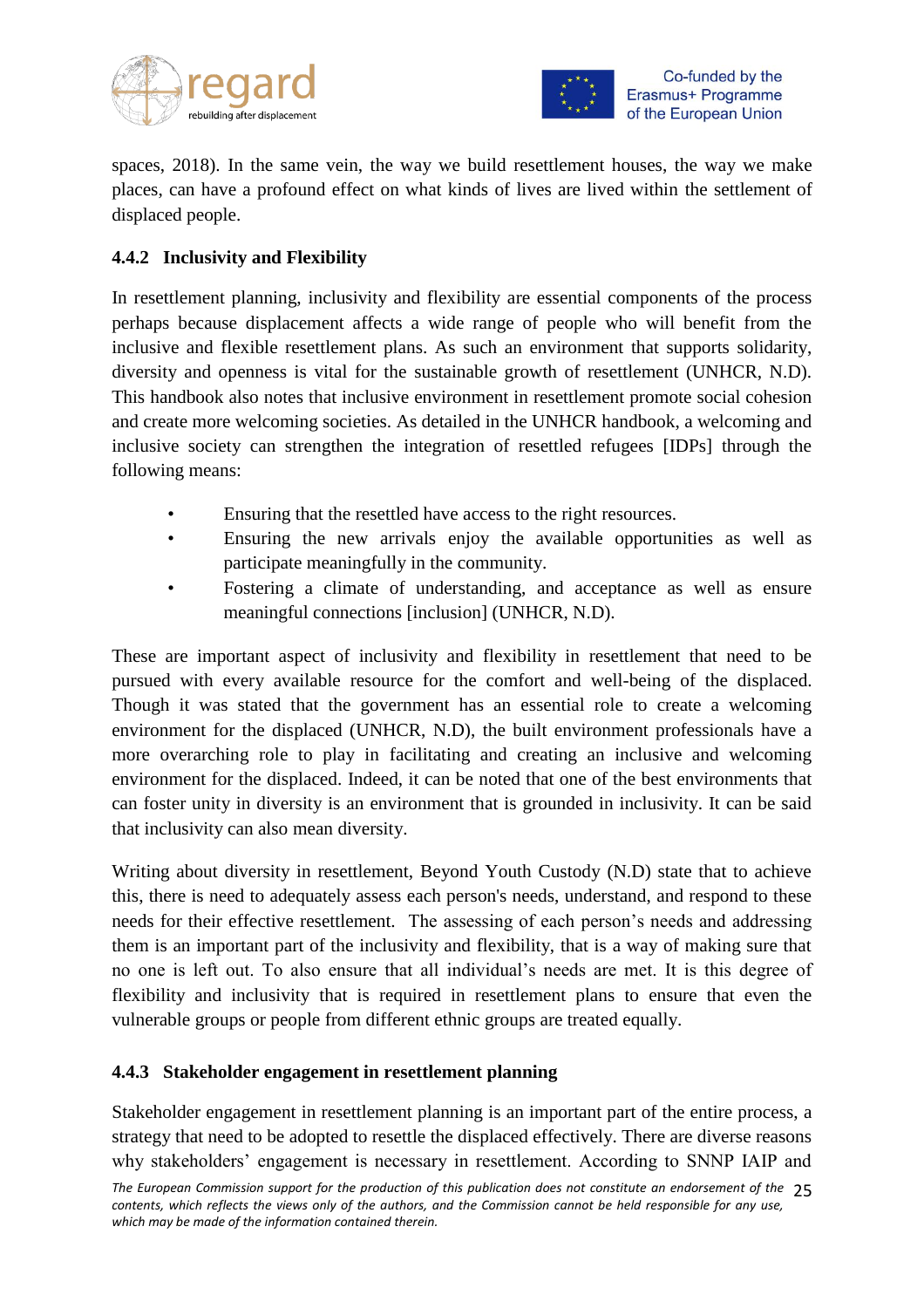



RTC (2017) the aim of engaging stakeholders is to establish an understanding with an inclusive, and transparent process of engagement. This report also notes that stakeholders are included in the scoping of issues, the assessment of impacts, and management/mitigation measures. That this is important as it will provide them a platform to provide knowledge and information. It can be said that the information and knowledge they will provide when it comes to resettlement planning can significantly aid the resettlement process. The report from the Ministry of Agriculture on Rwanda Urban Development Project – II which focuses on stakeholder engagement plan states that in stakeholders' engagement, there is the need to take into consideration the diversity of the relevant stakeholders (Ministry of Infrastructure, 2020). Based on this, within their framework, the report identified two types of stakeholders based on their influence and interests in the project. Accordingly, there are two stakeholders; primary and secondary stakeholders.

Explaining further on this, the Ministry of Infrastructure (2020) notes that the primary stakeholders are those stakeholders that are directly affected by the project decisions or actions positively or negatively. That the secondary stakeholders on the other hand are the stakeholders that that are indirectly affected by the project, decision, or actions. These are important identification that need to be taken into cognizance in the discourse of stakeholders' engagement. The inference is that before engaging stakeholders in resettlement planning, the built environment professionals should be keen to identify and engage those that are directly affected by forced displacement who can be seen as the displaced themselves – voices of the victims. Then identify and engage the secondary stakeholders. In doing so, there will be a balance in the resettlement decision process as no stakeholders will be left, the right voices will be heard, and the resettlement planning will be effectively carried out to benefit both parties.

#### **5) Online teaching content**

Link to the online Course: <http://www.disaster-resilience.net/knowledgehub/course/view.php?id=37>

#### **5.1) Online teaching materials**

#### **5.1.1. Main reference literature:**

- Accounting Tools (2022), Stakeholders Definition, Accounting CPE courses and books. Available online at: https://www.accountingtools.com/articles/what-is-astakeholder.html. Assessed on: 19/01/2022.
- Alobo, E., & Obaji, S. (2016). Internal displacement in Nigeria and the case for human rights protection of displaced persons. JL Pol'y & Globalization, 51, 26.

The European Commission support for the production of this publication does not constitute an endorsement of the 26 *contents, which reflects the views only of the authors, and the Commission cannot be held responsible for any use, which may be made of the information contained therein.*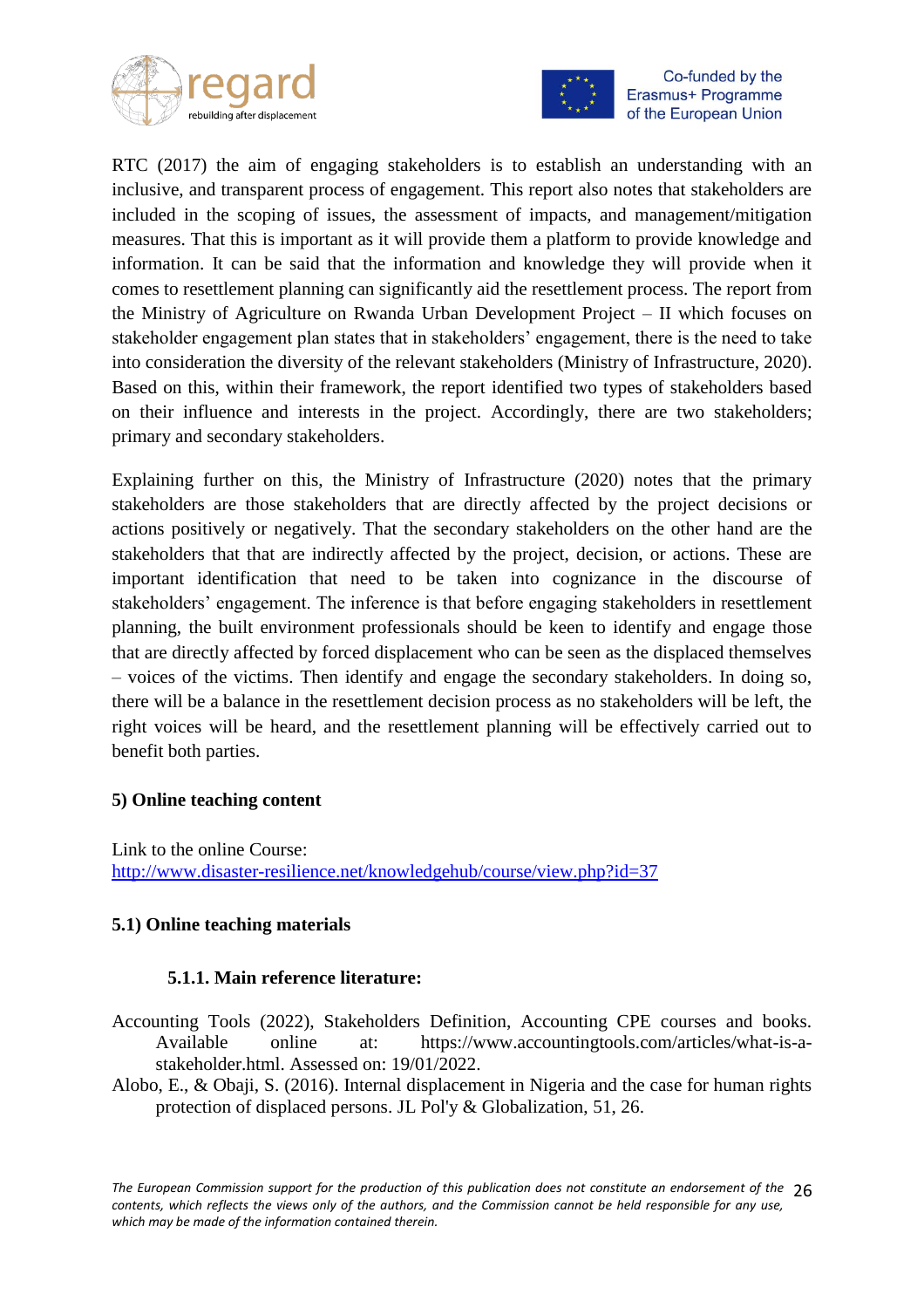



- Arup (N.D). MASS DISPLACEMENT Host Cities and Urban Systems. Available online at: [file:///C:/Users/smart/Downloads/MassDisplacementhostcitiesandurbansystems%20\(2\).](file:///C:/Users/smart/Downloads/MassDisplacementhostcitiesandurbansystems%20(2).pdf) [pdf.](file:///C:/Users/smart/Downloads/MassDisplacementhostcitiesandurbansystems%20(2).pdf) Assessed on: 12/01/2022.
- Beyond Youth Custody (N.D). RECOGNISING DIVERSITY IN RESETTLEMENT A PRACTITIONER'S GUIDE. Available online at: [http://www.beyondyouthcustody.net/wp-content/uploads/Recognising-diversity-in](http://www.beyondyouthcustody.net/wp-content/uploads/Recognising-diversity-in-resettlement-a-practitioners-guide-1.pdf)[resettlement-a-practitioners-guide-1.pdf.](http://www.beyondyouthcustody.net/wp-content/uploads/Recognising-diversity-in-resettlement-a-practitioners-guide-1.pdf) Assessed on: 18/01/2022,
- Black, R., Adger, W. N., Arnell, N. W., Dercon, S., Geddes, A., & Thomas, D. (2011). The effect of environmental change on human migration. Global environmental change, 21, S3-S11.
- Carmona, M. (2019). Principles for public space design, planning to do better. Urban Design International, 24(1), 47-59.
- Dear, C. E. (2008). Causes and consequences of displacement decision-making in Banhine National Park, Mozambique. University of Montana
- European Bank for Reconstruction and Development (N.D). RESETTLEMENT GUIDANCE AND GOOD PRACTICE. Available online at: [file:///C:/Users/smart/Downloads/resettlement-guidance-good-practice.pdf.](file:///C:/Users/smart/Downloads/resettlement-guidance-good-practice.pdf) Assessed on: 13/01/2022.
- Department of Foreign Affairs and Trade, Austrian Government (2015). Displacement and Resettlement of People in Development Activities. Available online at: [https://www.dfat.gov.au/sites/default/files/displacement-resettlement-people-in](https://www.dfat.gov.au/sites/default/files/displacement-resettlement-people-in-development-activities.pdf)[development-activities.pdf.](https://www.dfat.gov.au/sites/default/files/displacement-resettlement-people-in-development-activities.pdf) Assessed on: 13/01/2022.
- Earle, L. & Goh, K. (2020). Overview of the Built Environment Research Landscape and Funder Recommendations. Available on line at: [https://www.ukcdr.org.uk/wp](https://www.ukcdr.org.uk/wp-content/uploads/2020/02/IIED-UKDCR-0902-Report-Built-Environment.pdf)[content/uploads/2020/02/IIED-UKDCR-0902-Report-Built-Environment.pdf.](https://www.ukcdr.org.uk/wp-content/uploads/2020/02/IIED-UKDCR-0902-Report-Built-Environment.pdf) Assessed on: 13/01/2022.
- Energised Public spaces (2018). Designing Public Spaces Energized Public Spaces Design Guidelines Working Draft December 2018. THE MONTGOMERY COUNTY DEPARTMENT OF PARKS THE MARYLAND-NATIONAL CAPITAL PARK AND PLANNING COMMISSION Available online at: https://montgomeryplanningboard.org/wp-

content/uploads/2019/01/Attachment\_A\_EPS\_Design\_Guidelines\_Working\_Draft.pdf. Asseesed on: 18/01/2022

- European Bank for Reconstruction and Development (N.D). Resettlement Guidance and Good Practice. Available online at: file:///C:/Users/smart/Downloads/resettlementguidance-good-practice%20(3).pdf. Assessed: 24/01/2022.
- European Commission (N.D). Environment: Resource Efficiency. Available online at: https://ec.europa.eu/environment/resource\_efficiency/. Assessed on: 18/01/2022.
- Fenn, T., Fleet, D., Hartman, M., Garrett, L., Daly, E., Elding, C., & Udo, J. (2014). Study on economic and social benefits of environmental protection and resource efficiency related to the European semester final report. Available online at: https://ec.europa.eu/environment/nature/ecosystems/docs/RPA%20Final%20Report.pdf . Assessed on: 19/01/2022.
- Ferris (2009) Pakistani Displacement: Lessons Learned from Other Mass Displacement Situations. Available online at: [https://www.brookings.edu/on-the-record/pakistani](https://www.brookings.edu/on-the-record/pakistani-displacement-lessons-learned-from-other-mass-displacement-situations/)[displacement-lessons-learned-from-other-mass-displacement-situations/.](https://www.brookings.edu/on-the-record/pakistani-displacement-lessons-learned-from-other-mass-displacement-situations/) Assessed on: 12/01/2022).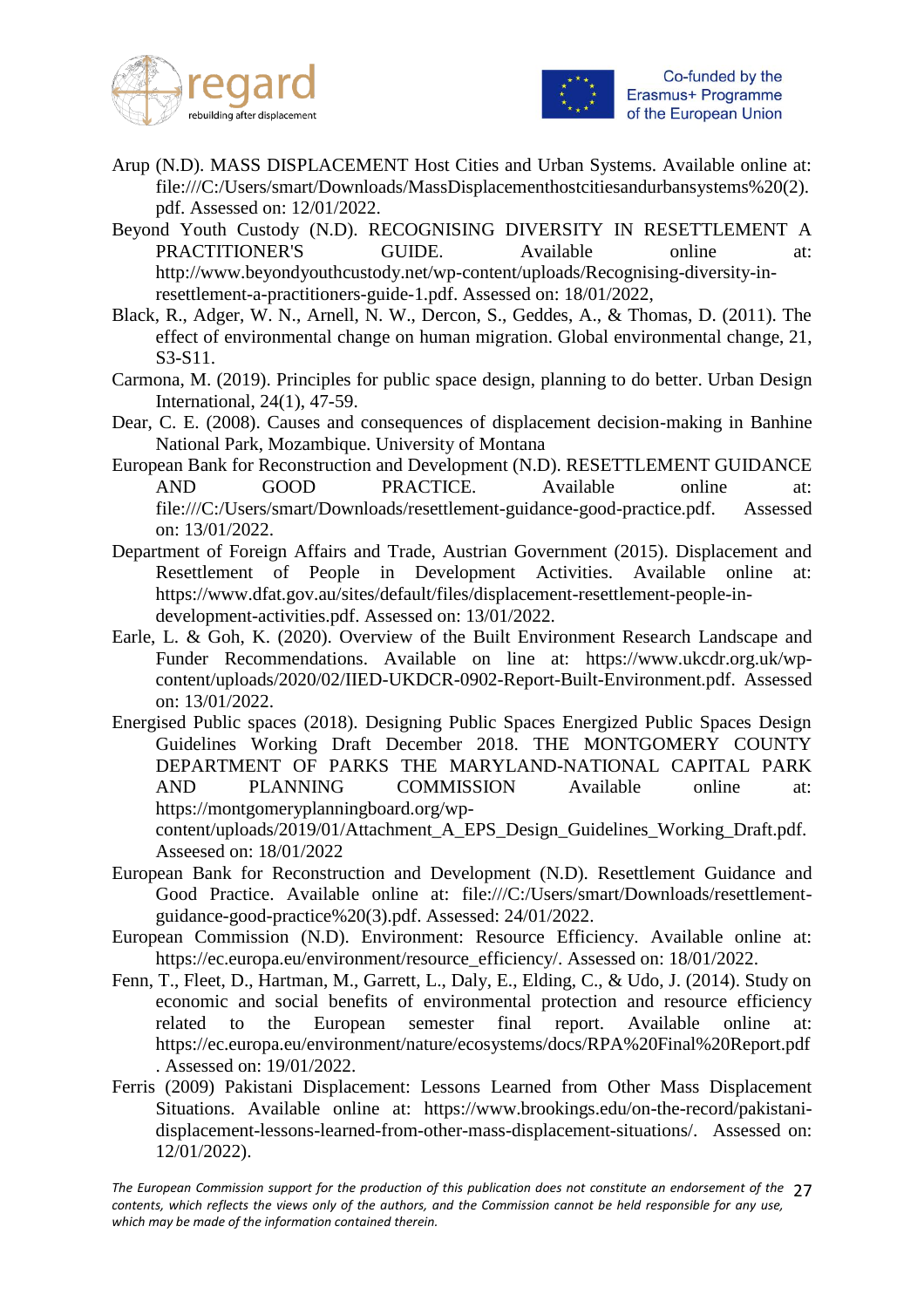



- Forced Migration Review (2017). Resettlement Practical considerations for effective resettlement. Available online at: https://www.fmreview.org/sites/fmr/files/FMRdownloads/en/resettlement/swing.pdf. Assessed on: 18/01/20222.
- Global Protracted displacement, Odi case studies (2015). Protracted displacement Uncertain paths to self-reliance in exile; Annex 8 - Case studies: Colombia, Darfur, Jordan and Uganda. Available at: https://www.internal-displacement.org/sites/default/files/inlinefiles/201509-global-protracted-displacement-odi-case%20studies.pdf. Assessed on: 12/01/2022.
- Hadjiyanni, T. (2006). Integrating social science research into studio teaching: housing new immigrants. Open House International.
- Haigh and Amaratunga. (2011). Adopted from McKnight, J., & Kretzmann, J. (1993). Building communities from the inside out. A path toward finding and mobilizing a community's assets
- Homeless Link (2013). Effective Action RESETTLEMENT FROM HOMELESSNESS SERVICES. Resettlement Document. Available online at: https://www.homeless.org.uk/sites/default/files/siteattachments/Resettlement%20guidance.pdf. Assessed on: 17/01/2022.
- IDMC (2019). URBAN INTERNAL DISPLACEMENT: RISK, IMPACTS AND SOLUTIONS. Available online at: [https://www.internal-displacement.org/global](https://www.internal-displacement.org/global-report/grid2019/downloads/report/2019-IDMC-GRID-part3.pdf)[report/grid2019/downloads/report/2019-IDMC-GRID-part3.pdf.](https://www.internal-displacement.org/global-report/grid2019/downloads/report/2019-IDMC-GRID-part3.pdf) Assessed online on: 12/01/2022.
- IFC Environment and Social Development Department (N.D). Handbook for Preparing a Resettlement Action Plan https://www.ifc.org/wps/wcm/connect/ee19f150-f505-41db-891f-

6ef5557195b6/ResettlementHandbook.PDF?MOD=AJPERES&CACHEID=ROOTWO RKSPACE-ee19f150-f505-41db-891f-6ef5557195b6-jkD0CRL.Assessed on: 18/01/20222.

- International Bank for Reconstruction and Development/The World Bank (2017). The WORLD BANK Environmental and Social Framework. Available onince at: https://thedocs.worldbank.org/en/doc/837721522762050108- 0290022018/original/ESFFramework.pdf#page=53&zoom=80. Assessed on:
- 19/01/2022. Kirbyshire. A, Wilkinson. E, Le Masson and Batra. P. (2017). Mass displacement and the challenge for urban resilience. ODI, London.

[https://www.odi.org/sites/odi.org.uk/files/ resource-documents/11202.pdf ]

- Kelley, N. (2017). Responding to a refugee influx: Lessons from Lebanon. Journal on Migration and Human Security, 5(1), 82-104.
- Long Katy (2011). Permanent crises? Unlocking the protracted displacement of refugees and internally displaced persons. Assessed online at: [https://www.rsc.ox.ac.uk/files/files-](https://www.rsc.ox.ac.uk/files/files-1/pb-unlocking-protracted-displacement-2011.pdf)[1/pb-unlocking-protracted-displacement-2011.pdf.](https://www.rsc.ox.ac.uk/files/files-1/pb-unlocking-protracted-displacement-2011.pdf) Assessed on: 12/02/2022.
- Ministry of Infrastructure (2020). Rwanda Urban Development Project II STAKEHOLDER ENGAGEMENT PLAN. Available online at: https://www.thegef.org/sites/default/files/documents/10530\_stakeholder\_engagement\_p lan.pdf. Assessed on: 20/02/2022.
- Schrepfer, N., & Caterina, M. (2014). On the Margin: Kenya's Pastoralists–From displacement to solutions, a conceptual study on the internal displacement of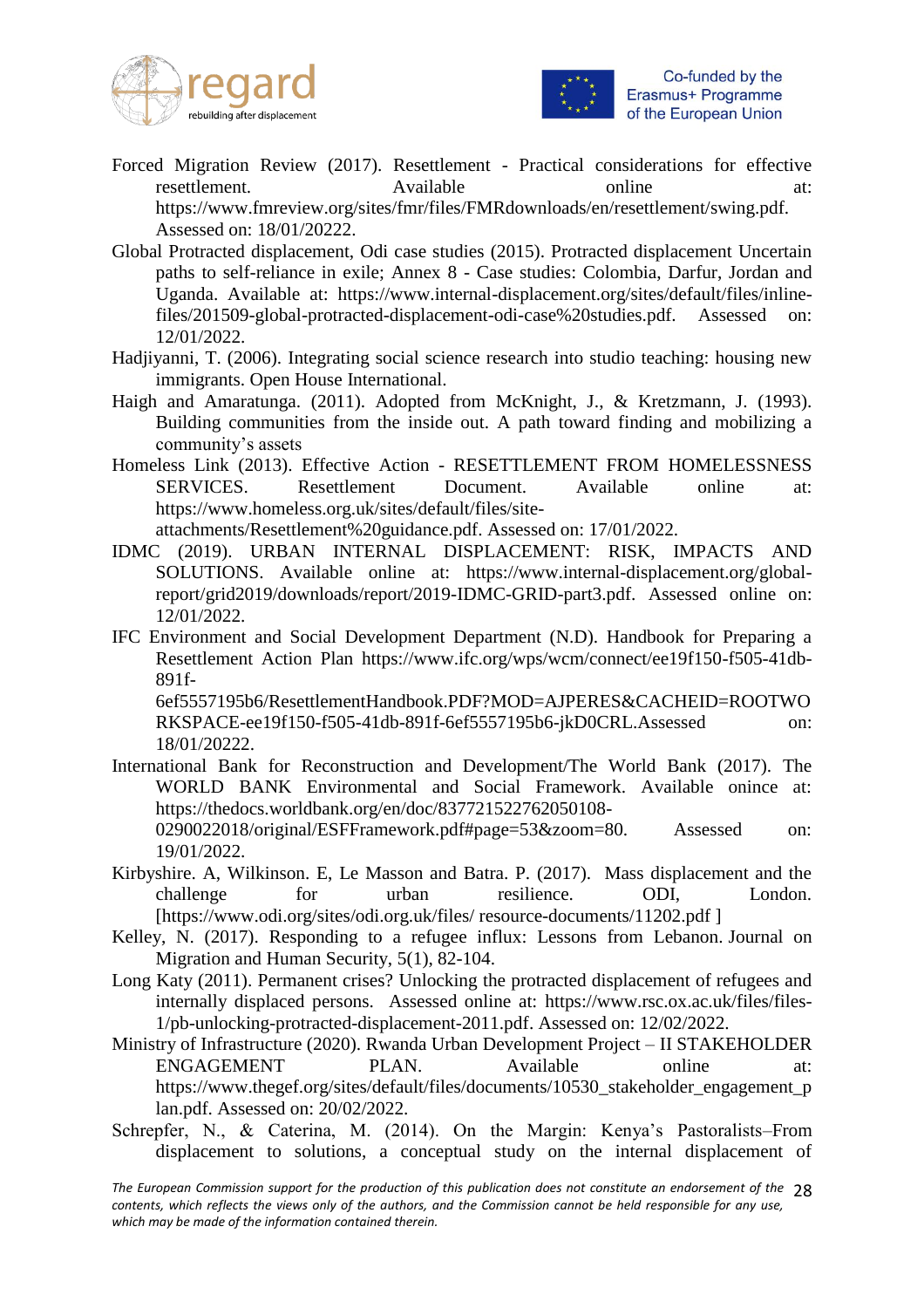



pastoralists. Internal Displacement Monitoring Centre: Geneva Switzerland. ht tp://www. internal-displacement. org/assets/publications/2014/201403-af-kenya-onthemargin-en2. pdf.

- Shahli, F. M., Hussain, M. R. M., Tukiman, I., & Zaidin, N. (2014). The importance aspects of landscape design on housing development in urban areas. APCBEE procedia, 10, 311-315.
- Sidi, N. S. S. (2010). Quality affordable housing: A theoretical framework for planning and design of quality housing. Journal of Techno social, 2(1).
- SNNP IAIP and RTC (2017). STAKEHOLDER ENGAGEMENT PLAN. Report Produced by WSP in collaboration with Engineer Tequam Water Resources Development and Environment Consultancy (ETWRDEC). Available online at: https://www.afdb.org/sites/default/files/48920\_snnp\_appendix\_b1\_stakeholder\_engage ment plan.pdf. Assessed on: 18/01/2022.
- Perera, T. G. U. P., Weerasoori, I., & Karunarathne, H. M. L. P. (2012). An evaluation of success and failures in Hambantota, Siribopura resettlement housing program: lessons learned. Sri Lanka Journal of Real Estate, (6).
- Pinto, G. M., Attwood, J., Birkeland, N., & Nordbeck, H. S. (2014). Exploring the links between displacement, vulnerability, resilience. Procedia Economics and Finance, 18, 849-856.
- UNHCR Integration Handbook (N.D) (2022) Promoting welcoming and inclusive society. Available online at: [https://www.unhcr.org/handbooks/ih/welcoming-inclusive](https://www.unhcr.org/handbooks/ih/welcoming-inclusive-societies/promoting-welcoming-and-inclusive-societies)[societies/promoting-welcoming-and-inclusive-societies](https://www.unhcr.org/handbooks/ih/welcoming-inclusive-societies/promoting-welcoming-and-inclusive-societies). Assessed on: 19/01/2022
- UNHCR (2011). Protecting environmentally displaced people Developing the capacity of legal and normative frameworks. Available online at: [https://www.refworld.org/pdfid/4da579792.pdf.](https://www.refworld.org/pdfid/4da579792.pdf) Assessed on: 13/01/2022.
- UNHCR (2014). Planned relocation, disasters and climate change: consolidating good practices and preparing for the future. Available online at: https://www.unhcr.org/54082cc69.pdf. Assessed on: 18/01/2022.
- UNHCR (2015). Community resilience and disaster-related displacement in south asia. Available online at: [https://www.sheltercluster.org/sites/default/files/docs/resilience](https://www.sheltercluster.org/sites/default/files/docs/resilience-and-disaster-related-displacement-in-south-asia.pdf)[and-disaster-related-displacement-in-south-asia.pdf.](https://www.sheltercluster.org/sites/default/files/docs/resilience-and-disaster-related-displacement-in-south-asia.pdf) Assessed on: 13/01/2022.
- UNHCR (2016). Displacement and Environment in Africa: What is the relationship [https://www.unep.org/news-and-stories/story/displacement-and-environment-africa](https://www.unep.org/news-and-stories/story/displacement-and-environment-africa-what-relationship)[what-relationship.](https://www.unep.org/news-and-stories/story/displacement-and-environment-africa-what-relationship) Assessed on: 14/01/2022.
- Verme, Paolo; Schuettler, Kirsten. (2019). The Impact of Forced Displacement on Host Communities : A Review of the Empirical Literature in Economics. Policy Research Working Paper;No. 8727. World Bank, Washington, DC. © World Bank. https://openknowledge.worldbank.org/handle/10986/31231 License: CC BY 3.0 IGO.

#### **5.1.2. Recommended reading:**

- Dear, C. E. (2008). Causes and consequences of displacement decision-making in Banhine National Park, Mozambique. University of Montana.
- European Bank for Reconstruction and Development (N.D). Resettlement Guidance and Good Practice. Available online at: file:///C:/Users/smart/Downloads/resettlementguidance-good-practice%20(3).pdf. Assessed: 24/01/2022.

The European Commission support for the production of this publication does not constitute an endorsement of the 29 *contents, which reflects the views only of the authors, and the Commission cannot be held responsible for any use, which may be made of the information contained therein.*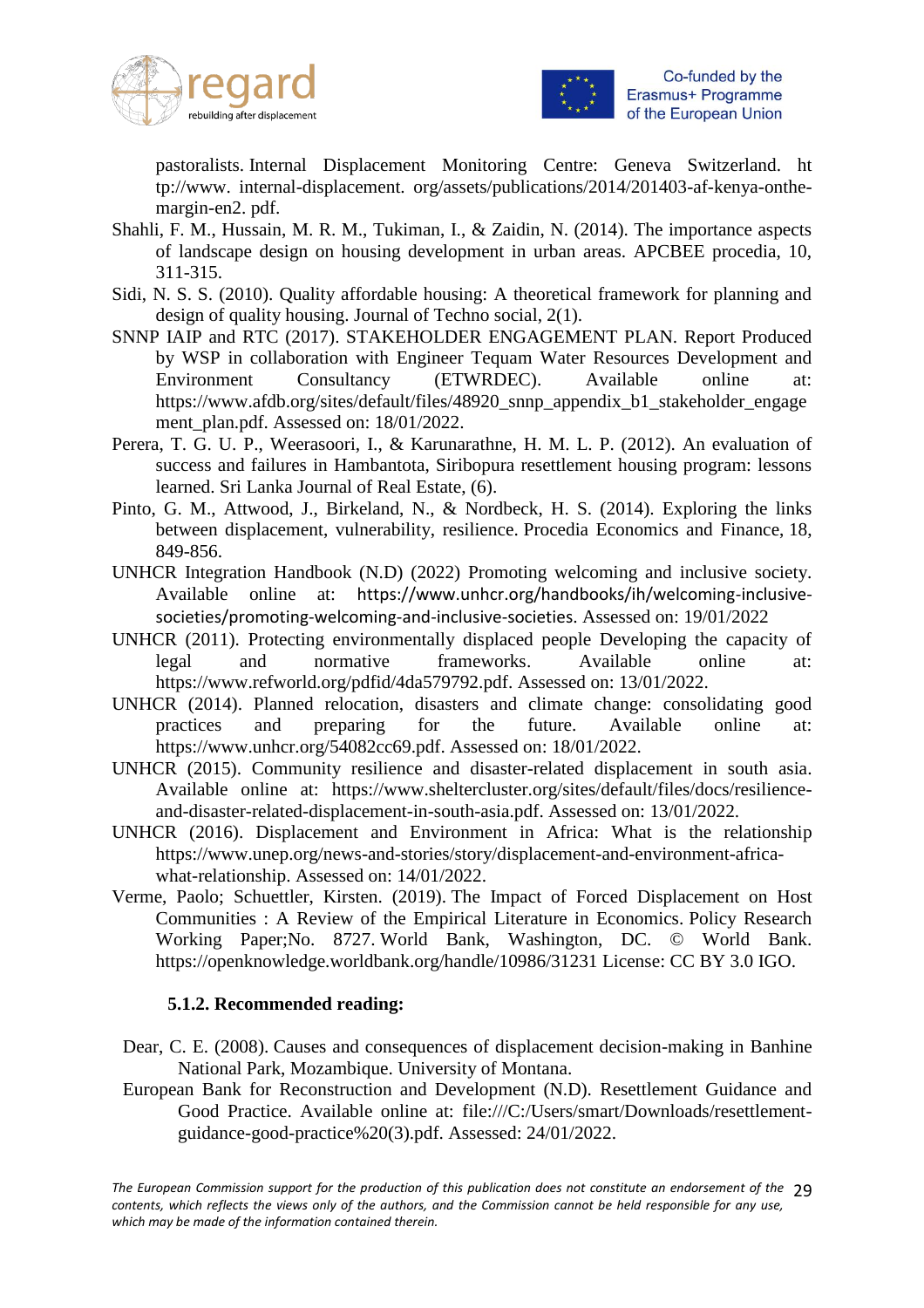



- Ferris (2009) Pakistani Displacement: Lessons Learned from Other Mass Displacement Situations. Available online at: https://www.brookings.edu/on-the-record/pakistanidisplacement-lessons-learned-from-other-mass-displacement-situations/. Assessed on: 12/01/2022).
- Forced Migration Review (2017). Resettlement Practical considerations for effective resettlement. Available online at: https://www.fmreview.org/sites/fmr/files/FMRdownloads/en/resettlement/swing.pdf. Assessed on: 18/01/20222
- Homeless Link (2013). Effective Action Resettlement from homelessness services.
- IDMC (2019). URBAN INTERNAL DISPLACEMENT: RISK, IMPACTS AND SOLUTIONS. Available online at: https://www.internal-displacement.org/globalreport/grid2019/downloads/report/2019-IDMC-GRID-part3.pdf. Assessed online on: 12/01/2022.
- Kelley, N. (2017). Responding to a refugee influx: Lessons from Lebanon. Journal on Migration and Human Security, 5(1), 82-104.
- Perera, T. G. U. P., Weerasoori, I., & Karunarathne, H. M. L. P. (2012). An evaluation of success and failures in Hambantota, Siribopura resettlement housing program: lessons learned. Sri Lanka Journal of Real Estate, (6).
- Resettlement Document. Available online at: https://www.homeless.org.uk/sites/default/files/siteattachments/Resettlement%20guidance.pdf. Assessed on: 17/01/2022.
- Sidi, N. S. S. (2010). Quality affordable housing: A theoretical framework for planning and design of quality housing. Journal of Techno social, 2(1).
- UNHCR Integration Handbook (N.D) Promoting welcoming and inclusive society. Available online at: https://www.unhcr.org/handbooks/ih/welcoming-inclusivesocieties/promoting-welcoming-and-inclusive-societies. Assessed on: 19/01/2022.

#### **5.1.3. Relevant journals:**

- 1. Journal of Refugee Studies <https://academic.oup.com/jrs>
- 2. Journal of Ethnic and Migration Studies <https://www.tandfonline.com/loi/cjms20>
- 3. International Journal of Migration and Border Studies <https://www.inderscience.com/jhome.php?jcode=ijmbs>
- 4. International Journal of Migration and Residential Mobility <https://www.inderscience.com/jhome.php?jcode=ijmrm#moredesc>
- 5. International Journal of Refugee Law <https://academic.oup.com/ijrl>
- 6. Journal of Immigrant and Refugee Studies <https://www.tandfonline.com/toc/wimm20/current>
- 7. Journal of International Migration and Integration <https://www.springer.com/journal/12134>
- 8. Journal of International Mobility <https://www.cairn.info/revue-journal-of-international-mobility.htm>
- 9. International Migration

*The European Commission support for the production of this publication does not constitute an endorsement of the*  30 *contents, which reflects the views only of the authors, and the Commission cannot be held responsible for any use, which may be made of the information contained therein.*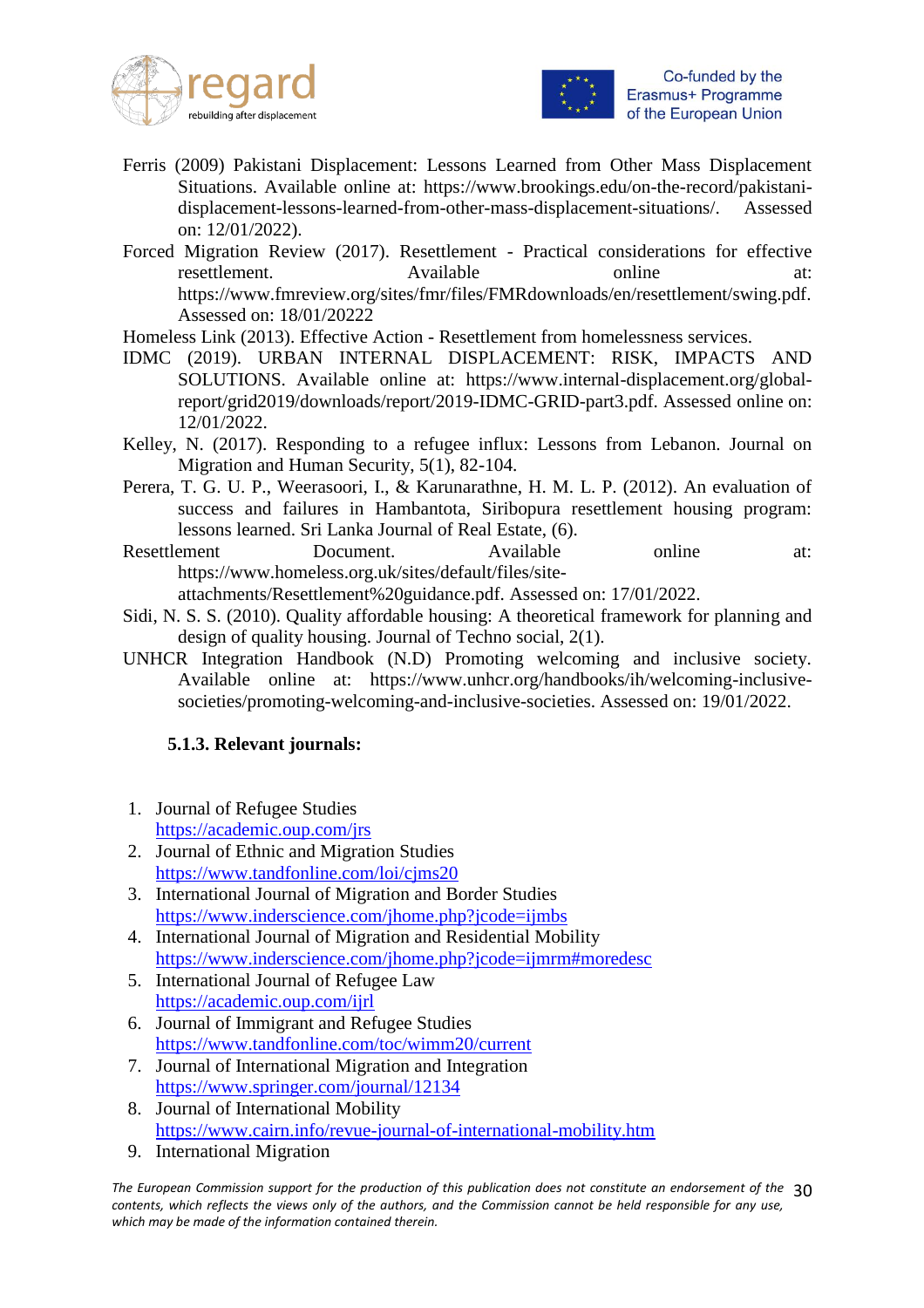



<https://onlinelibrary.wiley.com/journal/14682435>

- 10. International Migration Review <https://journals.sagepub.com/home/mrx>
- 11. International organization for Migration World Migration Report 2020 [https://www.un.org/sites/un2.un.org/files/wmr\\_2020.pdf](https://www.un.org/sites/un2.un.org/files/wmr_2020.pdf)
- 12. Migration and Development <https://www.tandfonline.com/loi/rmad20>
- 13. Migration Studies <https://academic.oup.com/migration>
- 14. Mobilities <https://www.tandfonline.com/toc/rmob20/current> 15. Forced Migration Review
- <https://www.fmreview.org/>

#### **5.1.4. Online resources:**

1. Migration Data portal

<https://www.migrationdataportal.org/>

- 2. IDMC (The Internal Displacement Monitoring Centre) <https://www.internal-displacement.org/>
- 3. UNHCR (United Nations High Commissioner on Refugees) [https://www.unhcr.org](https://www.unhcr.org/)